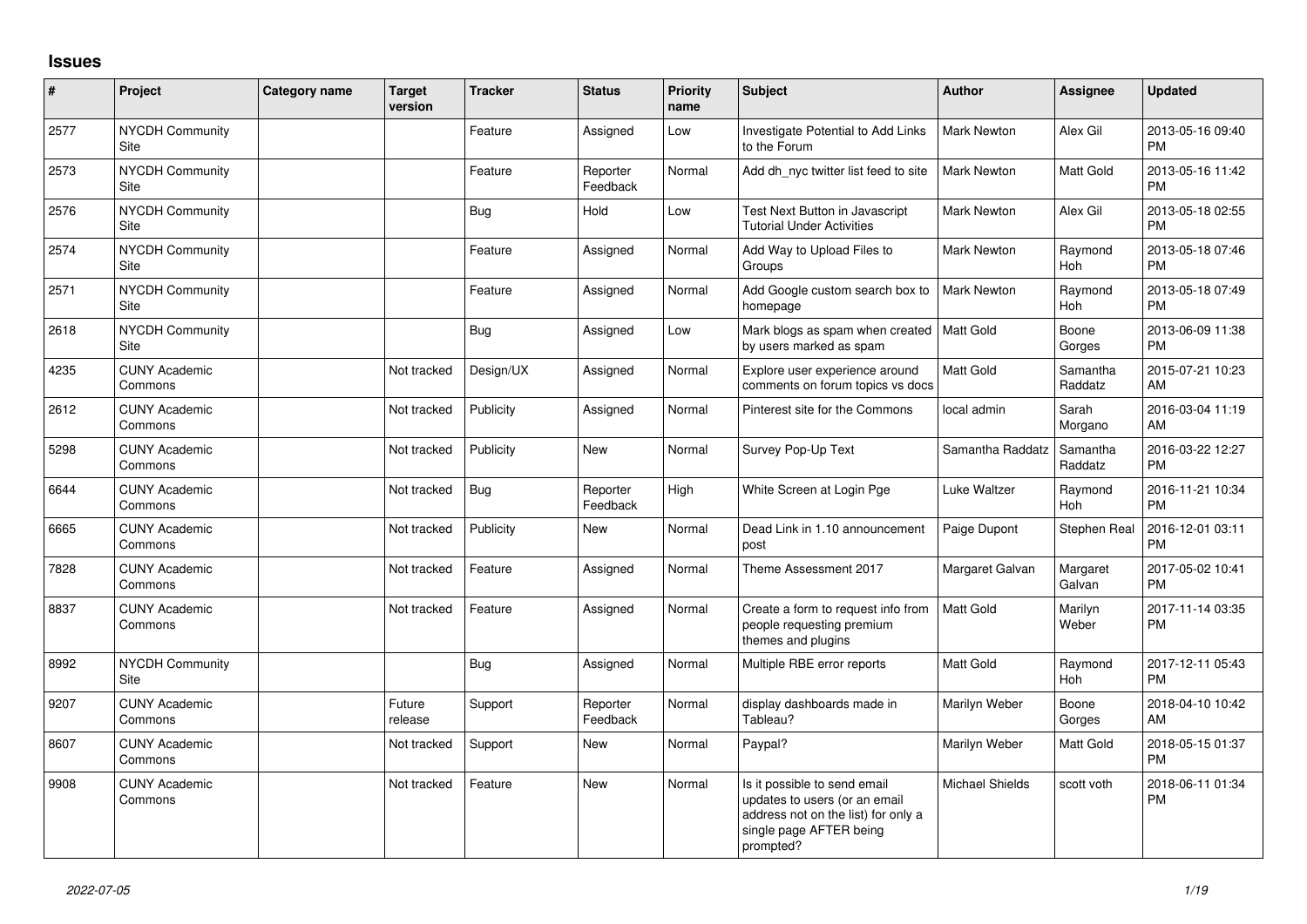| #     | Project                                                                 | Category name | <b>Target</b><br>version | <b>Tracker</b> | <b>Status</b>        | <b>Priority</b><br>name | <b>Subject</b>                                                                       | Author              | <b>Assignee</b>     | <b>Updated</b>                |
|-------|-------------------------------------------------------------------------|---------------|--------------------------|----------------|----------------------|-------------------------|--------------------------------------------------------------------------------------|---------------------|---------------------|-------------------------------|
| 10262 | <b>CUNY Academic</b><br>Commons                                         |               | Not tracked              | <b>Bug</b>     | Reporter<br>Feedback | Normal                  | Newsletter Plugin: Broken Image<br>at Bottom of All Newsletters                      | Mark Webb           | Raymond<br>Hoh      | 2018-08-30 05:17<br><b>PM</b> |
| 10368 | <b>CUNY Academic</b><br>Commons                                         |               | Future<br>release        | Feature        | Assigned             | Normal                  | Use ORCID data to populate<br>academic profile page                                  | Stephen Francoeur   | Boone<br>Gorges     | 2018-09-25 01:53<br><b>PM</b> |
| 10657 | <b>CUNY Academic</b><br>Commons                                         |               | Not tracked              | Support        | Reporter<br>Feedback | Normal                  | child theme problems                                                                 | Marilyn Weber       |                     | 2018-11-08 01:19<br><b>PM</b> |
| 11131 | <b>CUNY Academic</b><br>Commons                                         |               | Future<br>release        | Feature        | Reporter<br>Feedback | Normal                  | Image Annotation Plugins                                                             | Laurie Hurson       |                     | 2019-02-26 11:33<br>AM        |
| 11149 | <b>CUNY Academic</b><br>Commons                                         |               | Not tracked              | Support        | Reporter<br>Feedback | Normal                  | comments getting blocked                                                             | Marilyn Weber       | Raymond<br>Hoh      | 2019-03-26 11:40<br>AM        |
| 11392 | <b>CUNY Academic</b><br>Commons                                         |               | Future<br>release        | <b>Bug</b>     | <b>New</b>           | Normal                  | Migrate users away from<br><b>StatPress</b>                                          | <b>Boone Gorges</b> |                     | 2019-04-23 03:53<br><b>PM</b> |
| 11393 | <b>CUNY Academic</b><br>Commons                                         |               | Not tracked              | Publicity      | <b>New</b>           | Normal                  | After 1.15 release, ceate a hero<br>slide and post about adding a site<br>to a group | scott voth          | Patrick<br>Sweeney  | 2019-05-14 10:32<br>AM        |
| 11509 | <b>CUNY Academic</b><br>Commons                                         |               | Not tracked              | Support        | Reporter<br>Feedback | Normal                  | deleted Page causing a Menu<br>problem?                                              | Marilyn Weber       |                     | 2019-06-04 09:54<br>AM        |
| 11771 | <b>CUNY Academic</b><br>Commons                                         |               | Not tracked              | Support        | Reporter<br>Feedback | Normal                  | post displays in sections                                                            | Marilyn Weber       |                     | 2019-08-20 10:34<br>AM        |
| 11787 | <b>CUNY Academic</b><br>Commons                                         |               | Not tracked              | Support        | Reporter<br>Feedback | Normal                  | automated comments notifications<br>on ZenDesk                                       | Marilyn Weber       |                     | 2019-08-26 06:18<br><b>PM</b> |
| 10678 | <b>CUNY Academic</b><br>Commons                                         |               | Not tracked              | Bug            | Reporter<br>Feedback | High                    | Newsletter Plugin Not Sending<br>Out Newsletters                                     | Mark Webb           | Boone<br>Gorges     | 2019-09-16 09:38<br><b>PM</b> |
| 11879 | <b>CUNY Academic</b><br>Commons                                         |               | Not tracked              | <b>Bug</b>     | <b>New</b>           | Normal                  | Hypothesis comments appearing<br>on multiple, different pdfs across<br>blogs         | Laurie Hurson       | Laurie Hurson       | 2019-09-19 02:39<br><b>PM</b> |
| 11848 | <b>CUNY Academic</b><br>Commons                                         |               | Not tracked              | Support        | Hold                 | Normal                  | a Dean of Faculty wants to share<br>a large file                                     | Marilyn Weber       |                     | 2019-09-24 08:44<br>AM        |
| 11517 | <b>CUNY Academic</b><br>Commons                                         |               | Not tracked              | Feature        | Assigned             | Normal                  | wp-accessibility plugin should not<br>strip 'target=" blank" by default              | <b>Boone Gorges</b> | Laurie Hurson       | 2019-09-24 09:57<br>AM        |
| 11519 | <b>CUNY Academic</b><br>Commons                                         |               | Not tracked              | Support        | Assigned             | Normal                  | comment option not appearing                                                         | Marilyn Weber       |                     | 2019-09-24 10:28<br>AM        |
| 12004 | <b>CUNY Academic</b><br>Commons                                         |               | Not tracked              | Support        | Reporter<br>Feedback | Normal                  | Notifications for spam blog<br>comments                                              | Gina Cherry         | Raymond<br>Hoh      | 2019-11-01 12:05<br><b>PM</b> |
| 12062 | AD/O365 Transition<br>from NonMatric to<br><b>Matriculated Students</b> |               |                          | Feature        | In Progress          | Normal                  | create solution and console<br>project                                               | Emilio Rodriguez    | Emilio<br>Rodriguez | 2019-11-12 03:56<br>PM        |
| 12198 | <b>CUNY Academic</b><br>Commons                                         |               | Not tracked              | <b>Bug</b>     | Reporter<br>Feedback | Normal                  | Duplicate listing in My Sites                                                        | <b>Tom Harbison</b> |                     | 2019-12-09 05:50<br>PM        |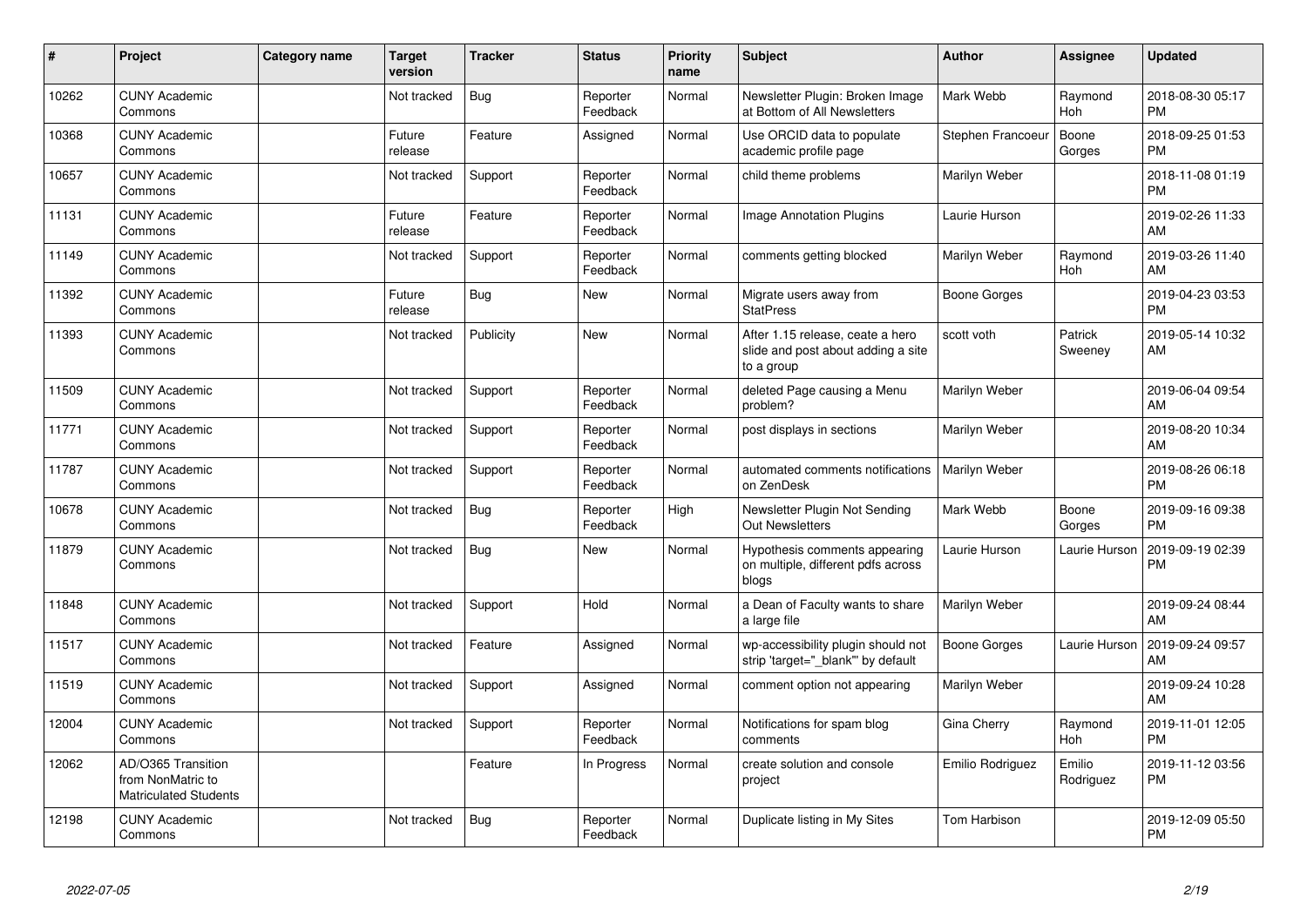| #     | Project                         | Category name | <b>Target</b><br>version | <b>Tracker</b> | <b>Status</b>        | <b>Priority</b><br>name | <b>Subject</b>                                                   | <b>Author</b>           | Assignee              | <b>Updated</b>                |
|-------|---------------------------------|---------------|--------------------------|----------------|----------------------|-------------------------|------------------------------------------------------------------|-------------------------|-----------------------|-------------------------------|
| 12328 | <b>CUNY Academic</b><br>Commons |               | Not tracked              | Support        | <b>New</b>           | Normal                  | Sign up Code for Non-CUNY<br>Faculty                             | Laurie Hurson           |                       | 2020-01-28 10:25<br>AM        |
| 12352 | <b>CUNY Academic</b><br>Commons |               | Not tracked              | Support        | <b>New</b>           | Normal                  | "posts list" page builder block<br>option                        | Marilyn Weber           |                       | 2020-02-03 01:29<br><b>PM</b> |
| 12484 | <b>CUNY Academic</b><br>Commons |               | Not tracked              | Support        | Reporter<br>Feedback | Normal                  | Sign up Code for COIL Course<br>starting in March                | Laurie Hurson           | Matt Gold             | 2020-03-02 02:26<br><b>PM</b> |
| 12911 | <b>CUNY Academic</b><br>Commons |               | Not tracked              | Feature        | <b>New</b>           | Normal                  | Block access to xmlrpc.php based<br>on User-Agent                | Boone Gorges            | Boone<br>Gorges       | 2020-06-09 05:12<br><b>PM</b> |
| 13034 | <b>CUNY Academic</b><br>Commons |               | Not tracked              | Support        | Reporter<br>Feedback | Normal                  | a site is asking people to join the<br>Commons to get a download | Marilyn Weber           |                       | 2020-07-12 07:23<br>AM        |
| 12436 | <b>CUNY Academic</b><br>Commons |               | Not tracked              | Bug            | Assigned             | Normal                  | Nightly system downtime                                          | <b>Boone Gorges</b>     |                       | 2020-08-01 09:30<br>AM        |
| 13255 | <b>CUNY Academic</b><br>Commons |               | Not tracked              | Support        | Reporter<br>Feedback | Normal                  | Accessibility problems                                           | Marilyn Weber           |                       | 2020-09-01 05:48<br><b>PM</b> |
| 13286 | <b>CUNY Academic</b><br>Commons |               | Not tracked              | Support        | <b>New</b>           | Normal                  | problem connecting with<br>WordPress app                         | Marilyn Weber           | Raymond<br><b>Hoh</b> | 2020-09-08 11:16<br>AM        |
| 11968 | JustPublics@365<br>MediaCamp    |               |                          | Feature        | <b>New</b>           | Normal                  | Nanoscience Retractable Display<br>Unit                          | Donald Cherry           | Bonnie<br>Eissner     | 2021-02-19 08:50<br>AM        |
| 13912 | <b>CUNY Academic</b><br>Commons |               | Not tracked              | Feature        | Hold                 | Low                     | posting "missed schedule"                                        | Marilyn Weber           |                       | 2021-02-23 10:46<br>AM        |
| 14398 | <b>CUNY Academic</b><br>Commons |               | Not tracked              | Support        | Reporter<br>Feedback | Normal                  | Events plug-in notification problem                              | Marilyn Weber           |                       | 2021-05-11 11:21<br>AM        |
| 13949 | <b>CUNY Academic</b><br>Commons |               | Not tracked              | <b>Bug</b>     | <b>New</b>           | Normal                  | Continued debugging of runaway<br>MySQL connections              | Matt Gold               | Boone<br>Gorges       | 2021-09-14 10:42<br>AM        |
| 14394 | <b>CUNY Academic</b><br>Commons |               | Not tracked              | Feature        | <b>New</b>           | Normal                  | Commons News Site - redesign                                     | scott voth              | scott voth            | 2021-09-14 10:46<br>AM        |
| 14475 | <b>CUNY Academic</b><br>Commons |               | Not tracked              | Publicity      | <b>New</b>           | Normal                  | OER Showcase Page                                                | Laurie Hurson           | Laurie Hurson         | 2021-09-14 10:46<br>AM        |
| 14538 | <b>CUNY Academic</b><br>Commons |               | Not tracked              | Support        | Reporter<br>Feedback | Normal                  | <b>Weebly To Commons</b>                                         | Laurie Hurson           |                       | 2021-09-14 10:47<br>AM        |
| 14629 | <b>CUNY Academic</b><br>Commons |               | Not tracked              | Bug            | Reporter<br>Feedback | Normal                  | Possible Post Order Bug?                                         | <b>Syelle Graves</b>    |                       | 2021-09-14 10:47<br>AM        |
| 14784 | <b>CUNY Academic</b><br>Commons |               |                          | Support        | Reporter<br>Feedback | Normal                  | User report of logo problem when<br>using Customizer theme       | Marilyn Weber           |                       | 2021-09-17 10:25<br>AM        |
| 14792 | <b>CUNY Academic</b><br>Commons |               |                          | Bug            | <b>New</b>           | Normal                  | Inconsistent email notifications<br>from gravity forms           | Raffi<br>Khatchadourian |                       | 2021-10-04 01:50<br><b>PM</b> |
| 14842 | <b>CUNY Academic</b><br>Commons |               | Not tracked              | Support        | Reporter<br>Feedback | Normal                  | Question about widgets and block<br>editor                       | Gina Cherry             |                       | 2021-10-06 03:01<br><b>PM</b> |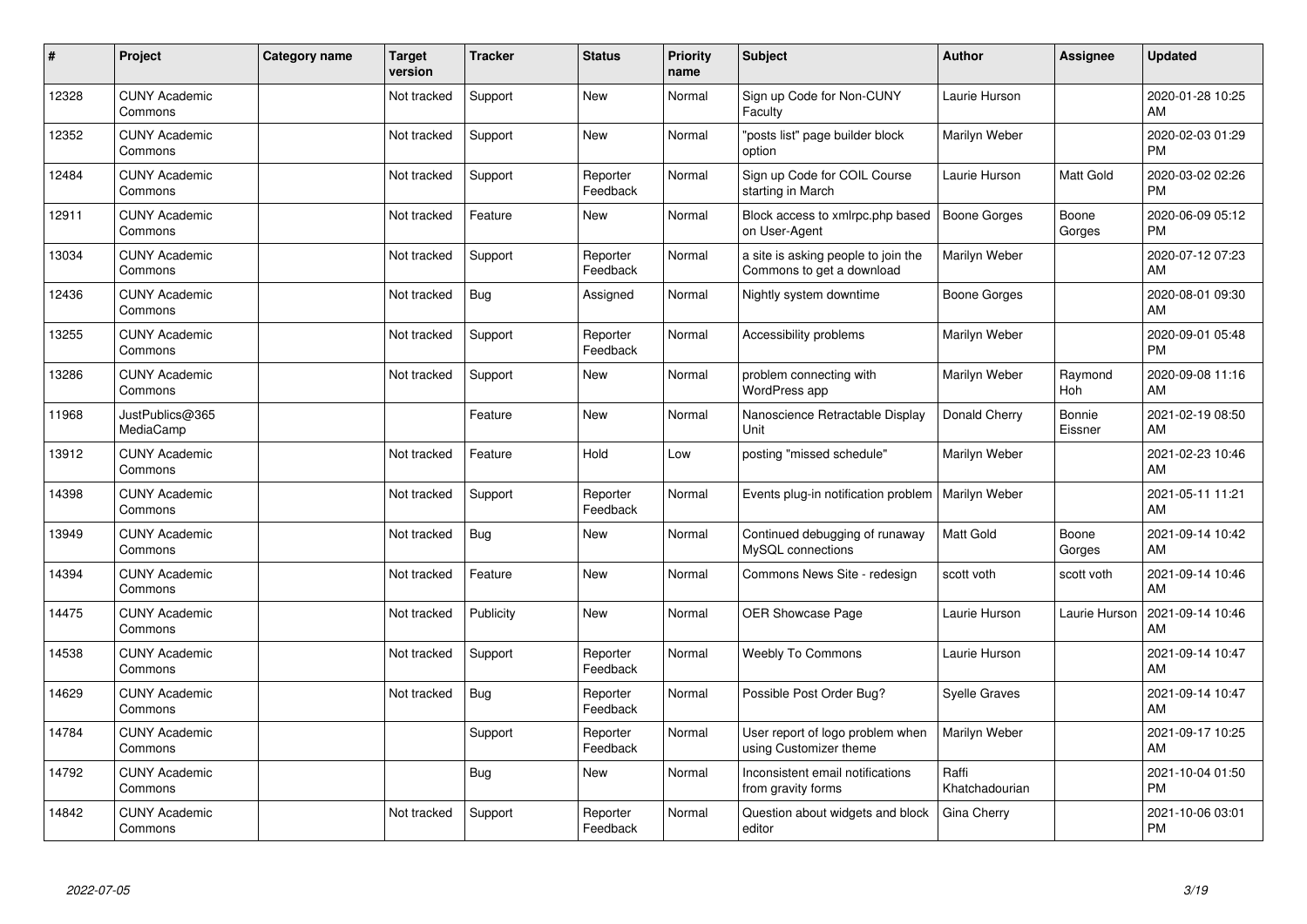| #     | Project                         | <b>Category name</b> | <b>Target</b><br>version | <b>Tracker</b> | <b>Status</b>        | <b>Priority</b><br>name | <b>Subject</b>                                                       | <b>Author</b>           | Assignee        | <b>Updated</b>                |
|-------|---------------------------------|----------------------|--------------------------|----------------|----------------------|-------------------------|----------------------------------------------------------------------|-------------------------|-----------------|-------------------------------|
| 14900 | <b>CUNY Academic</b><br>Commons |                      | Not tracked              | Support        | Reporter<br>Feedback | Normal                  | previous theme?                                                      | Marilyn Weber           |                 | 2021-10-25 10:31<br>AM        |
| 14936 | <b>CUNY Academic</b><br>Commons |                      |                          | Bug            | <b>New</b>           | Normal                  | Commons websites blocked by<br>SPS campus network                    | Laurie Hurson           |                 | 2021-11-03 03:57<br><b>PM</b> |
| 14940 | <b>CUNY Academic</b><br>Commons |                      |                          | Bug            | <b>New</b>           | Normal                  | Discrepancy between Commons<br>profile "sites" and actual # of sites | Laurie Hurson           |                 | 2021-11-08 11:09<br>AM        |
| 15045 | <b>CUNY Academic</b><br>Commons |                      |                          | Support        | <b>New</b>           | Normal                  | no result for KCeL in the search<br>box on the commons               | Marilyn Weber           |                 | 2021-12-10 11:29<br>AM        |
| 14504 | <b>CUNY Academic</b><br>Commons |                      | Not tracked              | Publicity      | Reporter<br>Feedback | Normal                  | Adding showcases to home page<br>menu                                | Laurie Hurson           | Boone<br>Gorges | 2022-01-19 03:26<br><b>PM</b> |
| 15260 | <b>CUNY Academic</b><br>Commons |                      |                          | Support        | Reporter<br>Feedback | Normal                  | Diacritical markings   European<br><b>Stages</b>                     | Marilyn Weber           |                 | 2022-02-04 08:16<br>AM        |
| 15176 | <b>CUNY Academic</b><br>Commons |                      | Not tracked              | Support        | Reporter<br>Feedback | Normal                  | Archiving Q Writing & Old<br>Wordpress Sites on the Commons          | Laurie Hurson           |                 | 2022-02-08 10:28<br>AM        |
| 15370 | <b>CUNY Academic</b><br>Commons |                      |                          | Support        | Reporter<br>Feedback | Normal                  | All-in-One Event Calendar?                                           | Marilyn Weber           |                 | 2022-02-17 11:03<br>AM        |
| 15565 | <b>CUNY Academic</b><br>Commons |                      |                          | Support        | <b>New</b>           | Normal                  | Events - send updates to an email<br>listserv                        | Marilyn Weber           |                 | 2022-03-10 01:06<br><b>PM</b> |
| 15757 | <b>CUNY Academic</b><br>Commons |                      |                          | <b>Bug</b>     | <b>New</b>           | Normal                  | Members # do not match                                               | Laurie Hurson           |                 | 2022-03-30 04:52<br><b>PM</b> |
| 15816 | <b>CUNY Academic</b><br>Commons |                      | Not tracked              | Support        | <b>New</b>           | Normal                  | slow loading at SPS                                                  | Marilyn Weber           |                 | 2022-04-05 01:26<br><b>PM</b> |
| 15923 | <b>CUNY Academic</b><br>Commons |                      | Not tracked              | Feature        | Reporter<br>Feedback | Normal                  | <b>Bellows Plugin Adjustments</b>                                    | Laurie Hurson           |                 | 2022-04-20 10:10<br>AM        |
| 15685 | <b>CUNY Academic</b><br>Commons |                      |                          | Support        | <b>New</b>           | High                    | problem with chrome?                                                 | Marilyn Weber           |                 | 2022-04-25 03:40<br><b>PM</b> |
| 16099 | <b>CUNY Academic</b><br>Commons |                      |                          | Support        | Reporter<br>Feedback | Normal                  | request for Newsletter Glue                                          | Marilyn Weber           |                 | 2022-05-13 12:14<br><b>PM</b> |
| 16092 | <b>CUNY Academic</b><br>Commons |                      | Future<br>release        | Feature        | Hold                 | Normal                  | Don't show main site in Site<br>search results                       | Boone Gorges            | Boone<br>Gorges | 2022-05-17 03:12<br><b>PM</b> |
| 16110 | <b>CUNY Academic</b><br>Commons |                      |                          | Support        | Reporter<br>Feedback | Normal                  | remove Creative Commons<br>license from pages?                       | Marilyn Weber           | Raymond<br>Hoh  | 2022-05-17 06:11<br><b>PM</b> |
| 15883 | <b>CUNY Academic</b><br>Commons |                      | 2.1.0                    | Feature        | New                  | Normal                  | Release BPGES update                                                 | Boone Gorges            | Boone<br>Gorges | 2022-05-26 10:39<br>AM        |
| 16290 | <b>CUNY Academic</b><br>Commons |                      |                          | Feature        | Reporter<br>Feedback | Normal                  | Add Table Of Contents Block<br>plug-in                               | Raffi<br>Khatchadourian |                 | 2022-06-24 10:26<br>AM        |
| 16294 | <b>CUNY Academic</b><br>Commons |                      |                          | <b>Bug</b>     | <b>New</b>           | Urgent                  | CAC is down                                                          | Raffi<br>Khatchadourian |                 | 2022-06-27 02:00<br><b>PM</b> |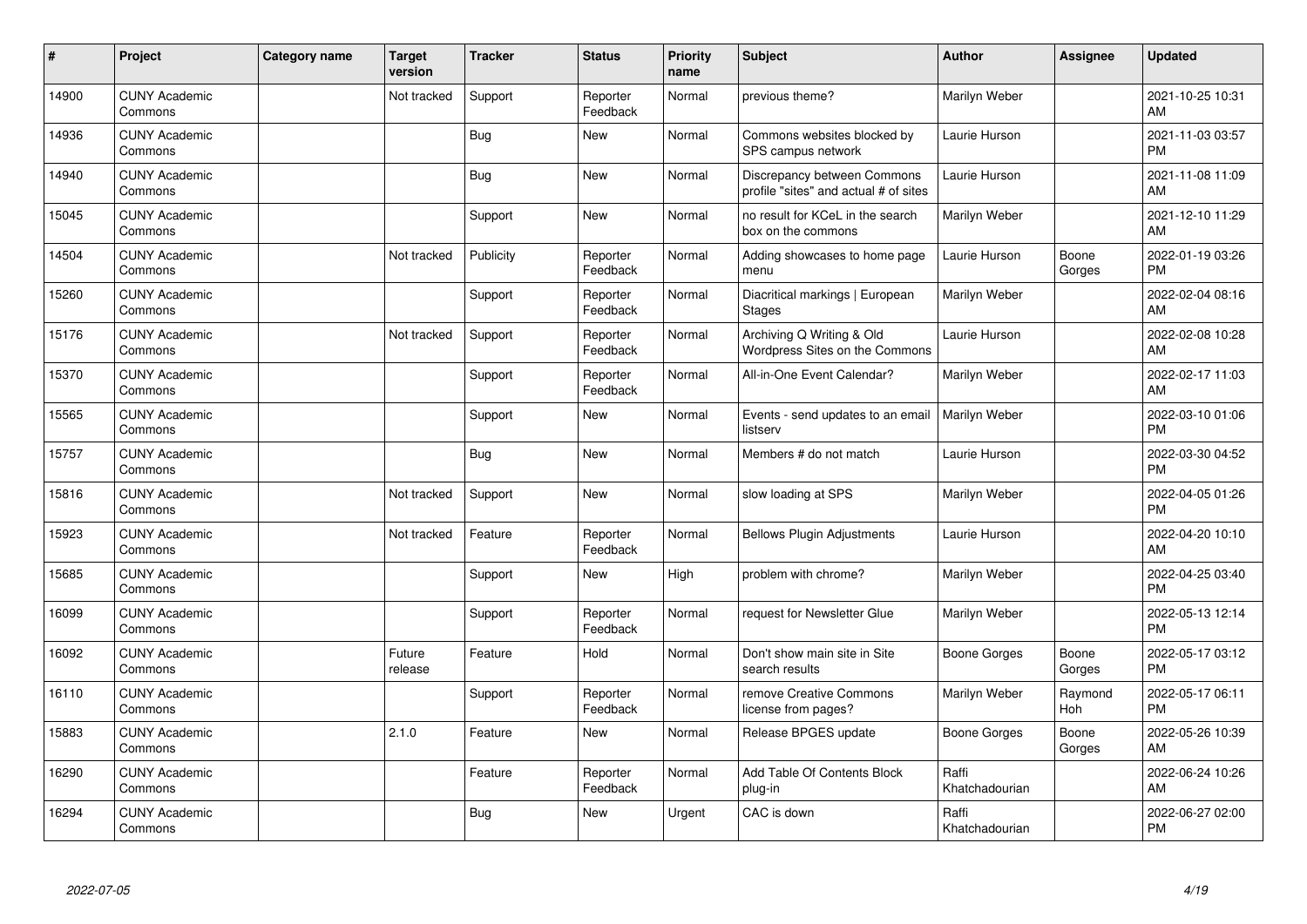| #     | Project                         | Category name        | <b>Target</b><br>version | <b>Tracker</b> | <b>Status</b>        | <b>Priority</b><br>name | <b>Subject</b>                                                                             | Author               | <b>Assignee</b>     | <b>Updated</b>                |
|-------|---------------------------------|----------------------|--------------------------|----------------|----------------------|-------------------------|--------------------------------------------------------------------------------------------|----------------------|---------------------|-------------------------------|
| 16307 | <b>CUNY Academic</b><br>Commons |                      |                          | <b>Bug</b>     | <b>New</b>           | Normal                  | Add brief messaging to<br>accept/decline group membership<br>requests                      | <b>Matt Gold</b>     | Boone<br>Gorges     | 2022-06-27 06:13<br><b>PM</b> |
| 15169 | <b>CUNY Academic</b><br>Commons |                      | 2.0.3                    | Support        | Reporter<br>Feedback | Normal                  | new Prelude website zipfiles for<br>custom theme and other files.                          | Marilyn Weber        |                     | 2022-06-29 11:32<br>AM        |
| 15613 | <b>CUNY Academic</b><br>Commons |                      | 2.0.3                    | Feature        | Reporter<br>Feedback | Normal                  | Adding "Passster" plugin                                                                   | Laurie Hurson        |                     | 2022-06-29 11:32<br>AM        |
| 15655 | <b>CUNY Academic</b><br>Commons |                      | 2.0.3                    | Support        | Reporter<br>Feedback | Normal                  | Event Aggregator plugin?                                                                   | Marilyn Weber        |                     | 2022-06-29 11:32<br>AM        |
| 16318 | <b>CUNY Academic</b><br>Commons |                      |                          | Bug            | <b>New</b>           | Normal                  | Unable to Access block editor or<br>embed YouTube videos in new<br>pages, in one site only | <b>Syelle Graves</b> |                     | 2022-07-01 06:53<br><b>PM</b> |
| 2666  | <b>CUNY Academic</b><br>Commons | About page           | Not tracked              | Documentation  | Assigned             | Normal                  | <b>Update About Text</b>                                                                   | Chris Stein          | Luke Waltzer        | 2016-03-04 11:19<br>AM        |
| 10839 | <b>CUNY Academic</b><br>Commons | About page           | Not tracked              | Support        | New                  | Normal                  | <b>Mission Statement Needs</b><br>Revision                                                 | scott voth           | <b>Matt Gold</b>    | 2018-12-26 10:58<br>AM        |
| 8900  | <b>CUNY Academic</b><br>Commons | <b>Accessibility</b> | Future<br>release        | Feature        | Assigned             | Normal                  | Look into tools to enforce<br>accessibility in WP environment                              | Matt Gold            | Boone<br>Gorges     | 2022-04-26 11:59<br>AM        |
| 8901  | <b>CUNY Academic</b><br>Commons | Accessibility        | Future<br>release        | Feature        | Assigned             | Normal                  | Theme analysis for accessibility                                                           | Matt Gold            | Boone<br>Gorges     | 2022-04-26 11:59<br>AM        |
| 1460  | <b>CUNY Academic</b><br>Commons | Analytics            | Future<br>release        | Feature        | Assigned             | Normal                  | <b>Update System Report</b>                                                                | <b>Brian Foote</b>   | Boone<br>Gorges     | 2015-11-09 06:13<br><b>PM</b> |
| 4972  | <b>CUNY Academic</b><br>Commons | Analytics            | Not tracked              | Bug            | <b>New</b>           | Normal                  | <b>Newsletter Analytics</b>                                                                | Stephen Real         | <b>Matt Gold</b>    | 2015-12-09 12:54<br><b>PM</b> |
| 4070  | <b>CUNY Academic</b><br>Commons | Analytics            | Not tracked              | Support        | Assigned             | Normal                  | Request for JITP site analytics                                                            | <b>Matt Gold</b>     | Seth Persons        | 2016-02-23 03:09<br>PM        |
| 5679  | <b>CUNY Academic</b><br>Commons | Analytics            | Not tracked              | Feature        | <b>New</b>           | Normal                  | Logged In Users for GA                                                                     | Valerie Townsend     | Valerie<br>Townsend | 2016-06-11 09:49<br>AM        |
| 5581  | <b>CUNY Academic</b><br>Commons | Analytics            | Future<br>release        | Feature        | Assigned             | Normal                  | <b>Explore alternatives to Google</b><br>Analytics                                         | Matt Gold            | Valerie<br>Townsend | 2020-04-17 03:12<br><b>PM</b> |
| 15210 | <b>CUNY Academic</b><br>Commons | Analytics            | Not tracked              | Design/UX      | New                  | Normal                  | Google Analytics improvements                                                              | Colin McDonald       | Boone<br>Gorges     | 2022-05-24 10:47<br>AM        |
| 7022  | <b>CUNY Academic</b><br>Commons | Announcements        | Future<br>release        | Bug            | <b>New</b>           | Normal                  | Sitewide announcements should<br>be displayed on, and dismissable<br>from, mapped domains  | Boone Gorges         | Boone<br>Gorges     | 2018-03-22 10:18<br>AM        |
| 9720  | <b>CUNY Academic</b><br>Commons | Authentication       | Future<br>release        | Feature        | <b>New</b>           | Normal                  | The Commons should be an<br>oAuth provider                                                 | Boone Gorges         |                     | 2019-03-01 02:04<br><b>PM</b> |
| 4635  | <b>CUNY Academic</b><br>Commons | Authentication       | Future<br>release        | Feature        | <b>New</b>           | Normal                  | Allow non-WP authentication                                                                | Boone Gorges         | Sonja Leix          | 2019-03-01 02:05<br><b>PM</b> |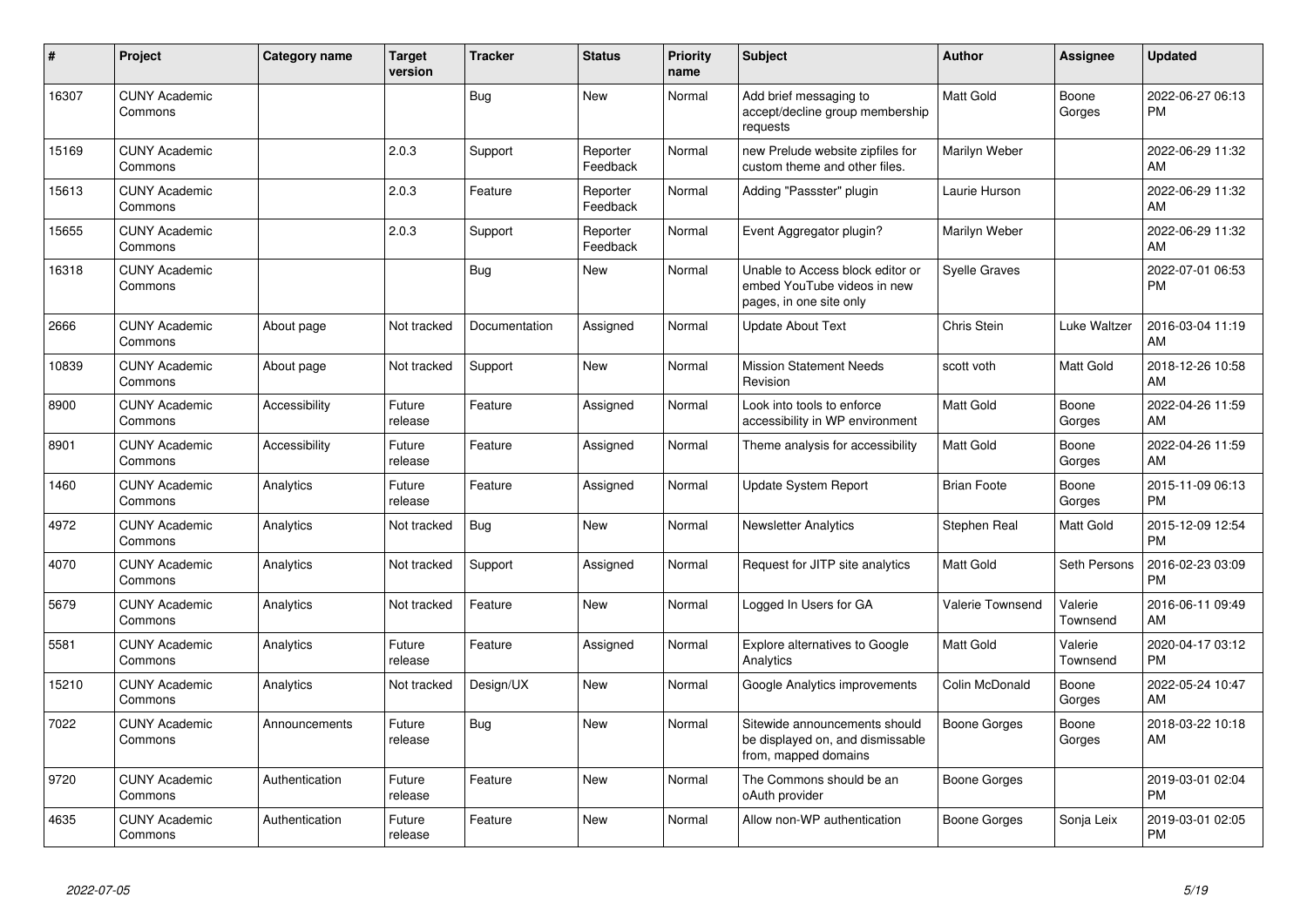| $\#$  | Project                         | <b>Category name</b>      | <b>Target</b><br>version | <b>Tracker</b> | <b>Status</b>        | <b>Priority</b><br>name | <b>Subject</b>                                                       | <b>Author</b>       | Assignee            | <b>Updated</b>                |
|-------|---------------------------------|---------------------------|--------------------------|----------------|----------------------|-------------------------|----------------------------------------------------------------------|---------------------|---------------------|-------------------------------|
| 5691  | <b>CUNY Academic</b><br>Commons | Blogs (BuddyPress)        | Future<br>release        | <b>Bug</b>     | Assigned             | High                    | Differing numbers on Sites display                                   | <b>Matt Gold</b>    | Raymond<br>Hoh      | 2016-06-13 01:37<br><b>PM</b> |
| 6078  | <b>CUNY Academic</b><br>Commons | <b>Blogs (BuddyPress)</b> | Future<br>release        | Feature        | New                  | Normal                  | <b>Explore Adding Network Blog</b><br>Metadata Plugin                | Luke Waltzer        | Luke Waltzer        | 2016-10-11 10:29<br><b>PM</b> |
| 8836  | <b>CUNY Academic</b><br>Commons | Blogs (BuddyPress)        | Future<br>release        | Feature        | Assigned             | Normal                  | Redesign site launch process                                         | <b>Matt Gold</b>    | Boone<br>Gorges     | 2019-10-03 02:49<br><b>PM</b> |
| 12350 | <b>CUNY Academic</b><br>Commons | <b>Blogs (BuddyPress)</b> | Not tracked              | Support        | Reporter<br>Feedback | Normal                  | URL creation problem                                                 | Marilyn Weber       |                     | 2020-02-03 11:27<br>AM        |
| 8835  | <b>CUNY Academic</b><br>Commons | Blogs (BuddyPress)        | Future<br>release        | Feature        | New                  | Normal                  | Extend cuny is shortlinks to sites                                   | Luke Waltzer        | Boone<br>Gorges     | 2022-04-26 11:59<br>AM        |
| 58    | <b>CUNY Academic</b><br>Commons | BuddyPress (misc)         | Future<br>release        | Feature        | Assigned             | Low                     | Make member search sortable by<br>last name                          | Roberta Brody       | Boone<br>Gorges     | 2010-08-26 02:38<br><b>PM</b> |
| 377   | <b>CUNY Academic</b><br>Commons | BuddyPress (misc)         | Future<br>release        | Feature        | Assigned             | Normal                  | Like buttons                                                         | <b>Matt Gold</b>    | Boone<br>Gorges     | 2010-11-16 05:13<br><b>PM</b> |
| 435   | <b>CUNY Academic</b><br>Commons | BuddyPress (misc)         | Future<br>release        | Feature        | Assigned             | Normal                  | Include Avatar Images in Forum<br><b>Post Notification Emails</b>    | <b>Matt Gold</b>    | Boone<br>Gorges     | 2010-12-08 12:40<br><b>PM</b> |
| 500   | <b>CUNY Academic</b><br>Commons | BuddyPress (misc)         | Future<br>release        | Feature        | Assigned             | Normal                  | <b>Export Group Data</b>                                             | Matt Gold           | Boone<br>Gorges     | 2010-12-19 12:09<br><b>PM</b> |
| 635   | <b>CUNY Academic</b><br>Commons | BuddyPress (misc)         | Future<br>release        | Feature        | Assigned             | Normal                  | Big Blue Button -<br>Videoconferencing in Groups and<br><b>Blogs</b> | Matt Gold           | Boone<br>Gorges     | 2011-03-14 03:24<br><b>PM</b> |
| 599   | <b>CUNY Academic</b><br>Commons | BuddyPress (misc)         | Future<br>release        | Feature        | Assigned             | Normal                  | Consider adding rating plugins for<br><b>BuddyPress/BBPress</b>      | <b>Matt Gold</b>    | Boone<br>Gorges     | 2011-08-22 06:50<br><b>PM</b> |
| 310   | <b>CUNY Academic</b><br>Commons | BuddyPress (misc)         | Future<br>release        | Feature        | Assigned             | Low                     | <b>Friend Request Email</b>                                          | <b>Matt Gold</b>    | Samantha<br>Raddatz | 2015-11-09 05:08<br><b>PM</b> |
| 2325  | <b>CUNY Academic</b><br>Commons | BuddyPress (misc)         | Future<br>release        | Feature        | Assigned             | Low                     | Profile should have separate fields<br>for first/last names          | local admin         | Boone<br>Gorges     | 2015-11-09 06:09<br><b>PM</b> |
| 554   | <b>CUNY Academic</b><br>Commons | BuddyPress (misc)         | Future<br>release        | Feature        | Assigned             | Normal                  | Add Trackback notifications to<br>site-wide activity feed            | Matt Gold           | Boone<br>Gorges     | 2015-11-09 06:19<br><b>PM</b> |
| 1423  | <b>CUNY Academic</b><br>Commons | BuddyPress (misc)         | Future<br>release        | Feature        | Assigned             | Low                     | Show an avatar for pingback<br>comment activity items                | Boone Gorges        | <b>Tahir Butt</b>   | 2016-10-24 12:03<br><b>PM</b> |
| 7624  | <b>CUNY Academic</b><br>Commons | BuddyPress (misc)         | Future<br>release        | Design/UX      | <b>New</b>           | Normal                  | <b>BP</b> Notifications                                              | Luke Waltzer        | Paige Dupont        | 2017-02-08 10:43<br><b>PM</b> |
| 11243 | <b>CUNY Academic</b><br>Commons | <b>BuddyPress (misc)</b>  | Future<br>release        | Bug            | <b>New</b>           | Normal                  | Audit bp-custom.php                                                  | Raymond Hoh         | Raymond<br>Hoh      | 2022-04-26 11:59<br>AM        |
| 4226  | <b>CUNY Academic</b><br>Commons | <b>BuddyPress Docs</b>    | Future<br>release        | Design/UX      | New                  | Normal                  | Add option to connect a Doc with<br>a Group                          | Samantha Raddatz    | Samantha<br>Raddatz | 2015-09-09 04:08<br><b>PM</b> |
| 618   | <b>CUNY Academic</b><br>Commons | <b>BuddyPress Docs</b>    | Future<br>release        | Feature        | Assigned             | Normal                  | <b>BuddyPress Docs: export formats</b>                               | <b>Boone Gorges</b> | Boone<br>Gorges     | 2015-11-09 05:38<br><b>PM</b> |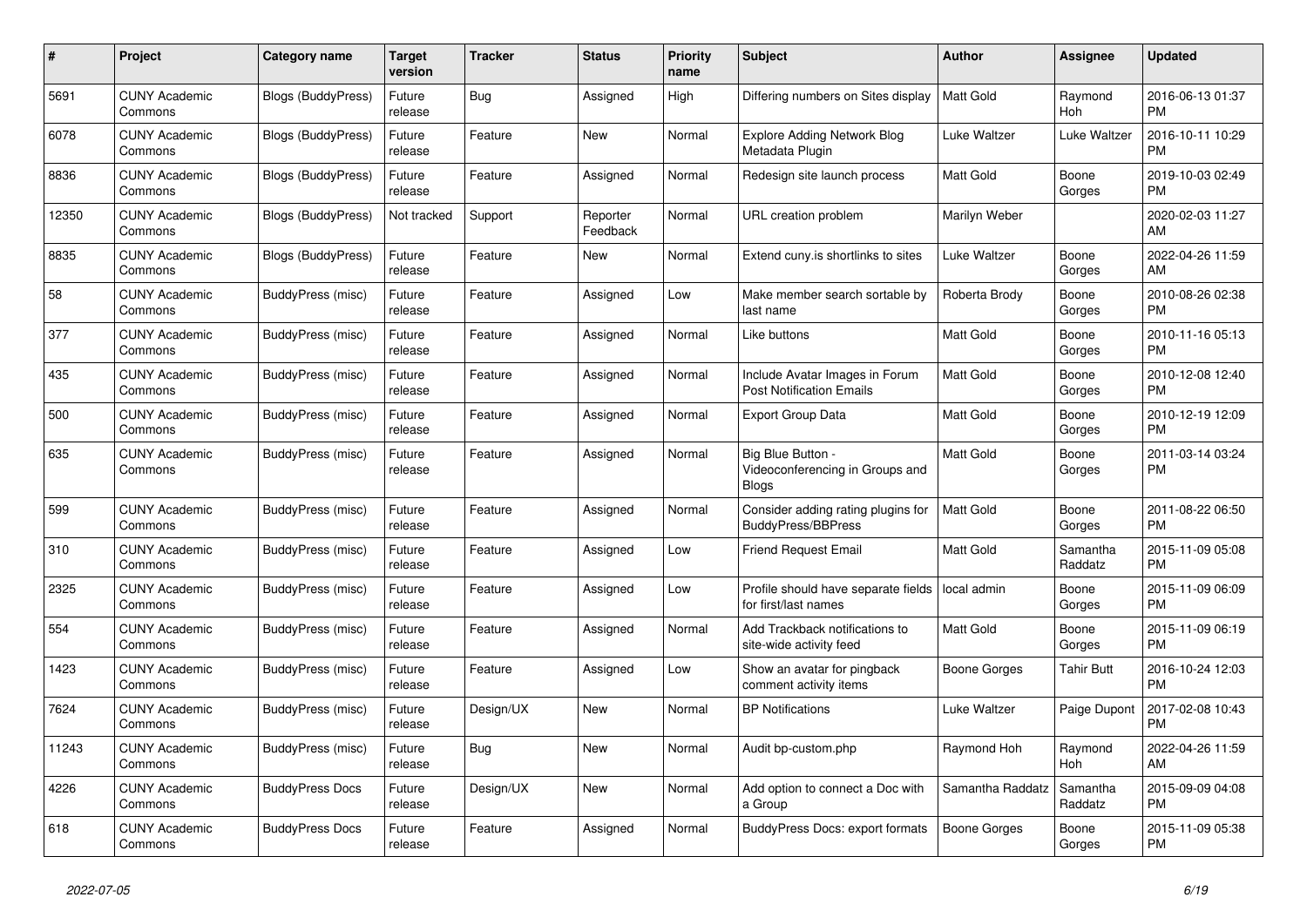| #     | Project                         | <b>Category name</b>   | Target<br>version | <b>Tracker</b> | <b>Status</b>        | Priority<br>name | <b>Subject</b>                                                   | <b>Author</b>           | <b>Assignee</b>     | <b>Updated</b>                |
|-------|---------------------------------|------------------------|-------------------|----------------|----------------------|------------------|------------------------------------------------------------------|-------------------------|---------------------|-------------------------------|
| 1422  | <b>CUNY Academic</b><br>Commons | <b>BuddyPress Docs</b> | Future<br>release | Feature        | Assigned             | Normal           | Make "created Doc" activity icons<br>non-mini                    | Boone Gorges            | Boone<br>Gorges     | 2015-11-09 05:48<br><b>PM</b> |
| 519   | <b>CUNY Academic</b><br>Commons | <b>BuddyPress Docs</b> | Future<br>release | Feature        | Assigned             | Low              | TOC for individual docs - for new<br>BP "wiki-like" plugin       | scott voth              | Boone<br>Gorges     | 2015-11-09 05:54<br><b>PM</b> |
| 1744  | <b>CUNY Academic</b><br>Commons | <b>BuddyPress Docs</b> | Future<br>release | Feature        | Assigned             | Normal           | Spreadsheet-style Docs                                           | Boone Gorges            | Boone<br>Gorges     | 2015-11-09 06:13<br><b>PM</b> |
| 2523  | <b>CUNY Academic</b><br>Commons | <b>BuddyPress Docs</b> | Future<br>release | Feature        | Assigned             | Normal           | Allow Users to Upload Images to<br><b>BP</b> Docs                | Matt Gold               | Boone<br>Gorges     | 2015-11-09 06:14<br><b>PM</b> |
| 1417  | <b>CUNY Academic</b><br>Commons | <b>BuddyPress Docs</b> | Future<br>release | Feature        | Assigned             | Low              | Bulk actions for BuddyPress Docs                                 | <b>Boone Gorges</b>     | Boone<br>Gorges     | 2016-10-17 10:41<br><b>PM</b> |
| 6389  | <b>CUNY Academic</b><br>Commons | <b>BuddyPress Docs</b> | Future<br>release | Feature        | <b>New</b>           | Low              | Make Discussion Area Visible<br>When Editing a Doc               | Luke Waltzer            | Boone<br>Gorges     | 2016-10-21 04:16<br><b>PM</b> |
| 13466 | <b>CUNY Academic</b><br>Commons | Cavalcade              | Future<br>release | Feature        | New                  | Normal           | Automated cleanup for duplicate<br>Cavalcade tasks               | Boone Gorges            | Boone<br>Gorges     | 2020-10-13 05:24<br><b>PM</b> |
| 14994 | <b>CUNY Academic</b><br>Commons | cdev.gc.cuny.edu       | Not tracked       | Support        | In Progress          | Normal           | Clear Cache on CDEV                                              | scott voth              | Raymond<br>Hoh      | 2021-12-07 03:51<br><b>PM</b> |
| 4027  | <b>CUNY Academic</b><br>Commons | Commons In A Box       | Not tracked       | Design/UX      | Assigned             | Normal           | Usability review of CBOX update<br>procedures                    | Matt Gold               | Samantha<br>Raddatz | 2015-05-11 06:36<br><b>PM</b> |
| 9060  | <b>CUNY Academic</b><br>Commons | Commons In A Box       | Not tracked       | <b>Bug</b>     | Hold                 | Normal           | Problems with CBox image library<br>/ upload                     | Lisa Rhody              | Raymond<br>Hoh      | 2018-01-10 03:26<br><b>PM</b> |
| 11556 | <b>CUNY Academic</b><br>Commons | Courses                | Not tracked       | Bug            | Reporter<br>Feedback | Normal           | Instructor name given in course<br>listing                       | Tom Harbison            |                     | 2019-06-25 04:12<br><b>PM</b> |
| 11789 | <b>CUNY Academic</b><br>Commons | Courses                | Future<br>release | Feature        | New                  | Normal           | Ability to remove item from<br>Courses list                      | Laurie Hurson           | Sonja Leix          | 2019-09-24 12:28<br><b>PM</b> |
| 12438 | <b>CUNY Academic</b><br>Commons | Courses                | Not tracked       | Bug            | New                  | Normal           | Site appearing twice                                             | Laurie Hurson           | Boone<br>Gorges     | 2020-02-18 01:34<br><b>PM</b> |
| 10226 | <b>CUNY Academic</b><br>Commons | Courses                | Future<br>release | Feature        | <b>New</b>           | Normal           | Add "My Courses" to drop down<br>list                            | scott voth              | Boone<br>Gorges     | 2021-11-19 12:42<br>PM        |
| 9420  | <b>CUNY Academic</b><br>Commons | cuny.is                | Not tracked       | Feature        | New                  | Normal           | Request for http://cuny.is/streams                               | Raffi<br>Khatchadourian | Marilyn<br>Weber    | 2018-04-02 10:08<br>AM        |
| 860   | <b>CUNY Academic</b><br>Commons | Design                 | Future<br>release | Design/UX      | Assigned             | Normal           | <b>Standardize Button Treatment</b><br><b>Across the Commons</b> | Chris Stein             | Chris Stein         | 2014-05-01 09:45<br>AM        |
| 2754  | <b>CUNY Academic</b><br>Commons | Design                 | Future<br>release | Feature        | Assigned             | Normal           | Determine strategy for CAC logo<br>handling in top header        | Micki Kaufman           | Chris Stein         | 2015-01-05 08:53<br><b>PM</b> |
| 8902  | <b>CUNY Academic</b><br>Commons | Design                 | Not tracked       | Feature        | Assigned             | Normal           | Report back on research on<br><b>BuddyPress themes</b>           | Matt Gold               | Michael Smith       | 2017-11-10 12:31<br><b>PM</b> |
| 10439 | <b>CUNY Academic</b><br>Commons | Design                 | 2.1.0             | Design/UX      | <b>New</b>           | Normal           | Create Style Guide for Commons                                   | Sonja Leix              | Sara Cannon         | 2022-06-28 01:43<br>PM        |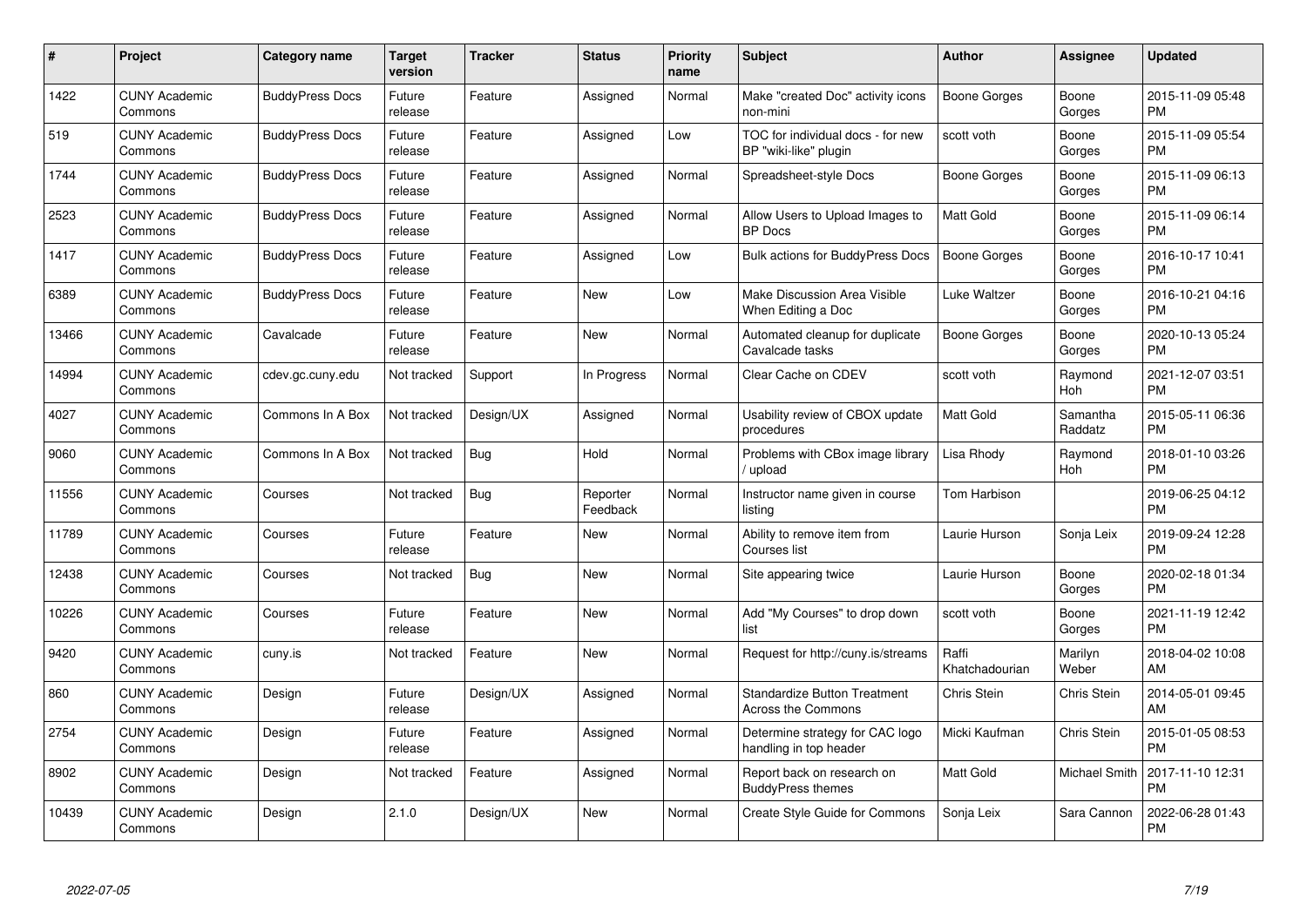| #     | Project                         | <b>Category name</b>       | <b>Target</b><br>version | <b>Tracker</b> | <b>Status</b>        | <b>Priority</b><br>name | <b>Subject</b>                                                                | Author              | Assignee         | <b>Updated</b>                |
|-------|---------------------------------|----------------------------|--------------------------|----------------|----------------------|-------------------------|-------------------------------------------------------------------------------|---------------------|------------------|-------------------------------|
| 16199 | <b>CUNY Academic</b><br>Commons | <b>Directories</b>         | 2.0.3                    | Bug            | New                  | Normal                  | Removed "Semester" Filter from<br><b>Courses Directory</b>                    | Laurie Hurson       | Boone<br>Gorges  | 2022-06-29 11:32<br>AM        |
| 4225  | <b>CUNY Academic</b><br>Commons | <b>DiRT</b> Integration    | Future<br>release        | Design/UX      | New                  | Normal                  | Add information to DIRT page (in<br>Create a Group)                           | Samantha Raddatz    | <b>Matt Gold</b> | 2015-06-26 03:14<br><b>PM</b> |
| 3524  | CUNY Academic<br>Commons        | Documentation              | Not tracked              | Documentation  | Assigned             | Normal                  | Post describing all you can do<br>when starting up a new blog/group           | <b>Matt Gold</b>    | scott voth       | 2014-10-04 12:56<br><b>PM</b> |
| 10982 | <b>CUNY Academic</b><br>Commons | Domain Mapping             | Not tracked              | Support        | Reporter<br>Feedback | Normal                  | <b>CNAME</b> question                                                         | scott voth          |                  | 2019-01-22 04:29<br><b>PM</b> |
| 11493 | <b>CUNY Academic</b><br>Commons | Domain Mapping             | Not tracked              | Support        | Reporter<br>Feedback | Normal                  | Domain Mapping Request - Talia<br>Schaffer                                    | scott voth          | <b>Matt Gold</b> | 2019-08-06 08:39<br>AM        |
| 14496 | <b>CUNY Academic</b><br>Commons | Domain Mapping             | Future<br>release        | Bug            | New                  | Normal                  | Mapped domain SSO uses<br>third-party cookies                                 | Raymond Hoh         | Raymond<br>Hoh   | 2021-05-24 04:03<br><b>PM</b> |
| 1166  | <b>CUNY Academic</b><br>Commons | <b>Email Invitations</b>   | Future<br>release        | Feature        | New                  | Low                     | Better organizational tools for Sent<br>Invites                               | Boone Gorges        | Boone<br>Gorges  | 2015-11-09 06:02<br><b>PM</b> |
| 1165  | <b>CUNY Academic</b><br>Commons | <b>Email Invitations</b>   | Future<br>release        | Feature        | Assigned             | Low                     | Allow saved lists of invitees under<br>Send Invites                           | <b>Boone Gorges</b> | Boone<br>Gorges  | 2015-11-09 06:03<br>PM.       |
| 1167  | <b>CUNY Academic</b><br>Commons | <b>Email Invitations</b>   | Future<br>release        | Feature        | New                  | Low                     | Allow email invitations to be resent                                          | Boone Gorges        | Boone<br>Gorges  | 2015-11-12 12:53<br>AM        |
| 333   | CUNY Academic<br>Commons        | <b>Email Notifications</b> | Future<br>release        | Feature        | Assigned             | Low                     | Delay Forum Notification Email<br>Delivery Until After Editing Period<br>Ends | <b>Matt Gold</b>    | Raymond<br>Hoh   | 2015-11-09 06:01<br><b>PM</b> |
| 9979  | <b>CUNY Academic</b><br>Commons | <b>Email Notifications</b> | Not tracked              | Bug            | Reporter<br>Feedback | Normal                  | Reports of slow email activation<br>emails                                    | Matt Gold           | Boone<br>Gorges  | 2018-08-29 09:40<br><b>PM</b> |
| 5992  | <b>CUNY Academic</b><br>Commons | <b>Email Notifications</b> | Future<br>release        | Feature        | New                  | Normal                  | Changing the From line of<br>autogenerated blog emails                        | Marilyn Weber       |                  | 2018-09-27 05:19<br><b>PM</b> |
| 11971 | <b>CUNY Academic</b><br>Commons | <b>Email Notifications</b> | Future<br>release        | Bug            | Reporter<br>Feedback | Low                     | Pictures obscured in emailed post<br>notifications                            | Marilyn Weber       | Raymond<br>Hoh   | 2019-11-21 01:14<br><b>PM</b> |
| 12042 | <b>CUNY Academic</b><br>Commons | <b>Email Notifications</b> | Future<br>release        | Feature        | New                  | Normal                  | Improved error logging for BPGES   Boone Gorges<br>send queue                 |                     | Boone<br>Gorges  | 2021-11-19 12:25<br><b>PM</b> |
| 15604 | <b>CUNY Academic</b><br>Commons | <b>Email Notifications</b> | Future<br>release        | Feature        | Assigned             | Normal                  | <b>Restructure Commons Group</b><br>Digest Email Messages                     | <b>Matt Gold</b>    | Boone<br>Gorges  | 2022-05-26 10:45<br>AM        |
| 3475  | <b>CUNY Academic</b><br>Commons | Events                     | Future<br>release        | Feature        | Assigned             | Normal                  | Request to add plugin to<br>streamline room<br>booking/appointment booking    | Naomi Barrettara    | Boone<br>Gorges  | 2014-12-01 05:14<br><b>PM</b> |
| 4053  | <b>CUNY Academic</b><br>Commons | Events                     | Future<br>release        | Feature        | Assigned             | Normal                  | Create new tab for past events                                                | Matt Gold           | Boone<br>Gorges  | 2015-05-12 02:10<br>PM.       |
| 4238  | <b>CUNY Academic</b><br>Commons | Events                     | Future<br>release        | Feature        | Assigned             | Normal                  | Copy Events to Other Groups?                                                  | <b>Matt Gold</b>    | Boone<br>Gorges  | 2015-07-02 10:08<br>AM        |
| 4592  | <b>CUNY Academic</b><br>Commons | Events                     | Future<br>release        | Design/UX      | New                  | Normal                  | Event Creation - Venue Dropdown<br>Slow                                       | Samantha Raddatz    | Boone<br>Gorges  | 2015-09-14 04:56<br>PM        |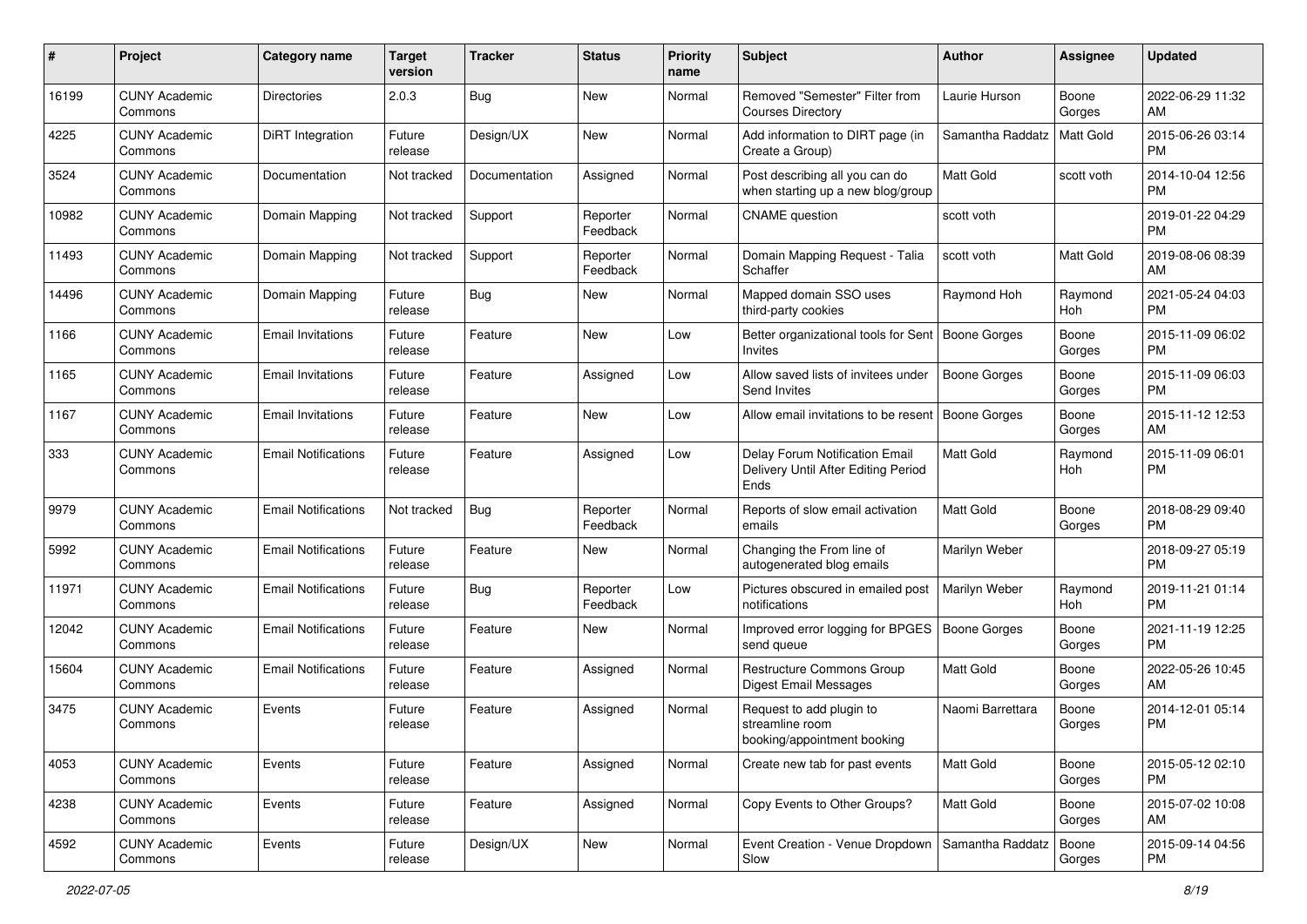| #     | <b>Project</b>                  | Category name      | <b>Target</b><br>version | <b>Tracker</b> | <b>Status</b>        | <b>Priority</b><br>name | <b>Subject</b>                                                                      | <b>Author</b>           | Assignee            | <b>Updated</b>                |
|-------|---------------------------------|--------------------|--------------------------|----------------|----------------------|-------------------------|-------------------------------------------------------------------------------------|-------------------------|---------------------|-------------------------------|
| 4438  | <b>CUNY Academic</b><br>Commons | Events             | Future<br>release        | Bug            | Assigned             | Normal                  | Events Calendar - Export<br><b>Recurring Events</b>                                 | scott voth              | Daniel Jones        | 2016-05-23 04:25<br><b>PM</b> |
| 5696  | <b>CUNY Academic</b><br>Commons | Events             | Future<br>release        | Feature        | Assigned             | Normal                  | Events Calendar - display options<br>/ calendar aggregation                         | <b>Matt Gold</b>        | Boone<br>Gorges     | 2016-10-13 11:44<br>AM        |
| 4903  | <b>CUNY Academic</b><br>Commons | Events             | Future<br>release        | Design/UX      | Assigned             | Normal                  | Improving visual appearance of<br>event calendars                                   | Matt Gold               | Boone<br>Gorges     | 2016-10-13 11:51<br>AM        |
| 6749  | <b>CUNY Academic</b><br>Commons | Events             | Future<br>release        | Bug            | <b>New</b>           | Low                     | BPEO iCal request can trigger<br>very large number of DB queries                    | Boone Gorges            | Raymond<br>Hoh      | 2016-11-15 10:09<br><b>PM</b> |
| 4481  | <b>CUNY Academic</b><br>Commons | Events             | Future<br>release        | Feature        | New                  | Normal                  | Group admins/mods should have<br>the ability to unlink an event from<br>the group   | Boone Gorges            | Boone<br>Gorges     | 2017-04-24 03:53<br><b>PM</b> |
| 11077 | <b>CUNY Academic</b><br>Commons | Events             | Not tracked              | Feature        | Reporter<br>Feedback | Normal                  | Show event category description<br>in event list view                               | Raffi<br>Khatchadourian |                     | 2019-02-12 10:38<br><b>PM</b> |
| 5016  | <b>CUNY Academic</b><br>Commons | Events             | Future<br>release        | Feature        | Assigned             | Low                     | Allow comments to be posted on<br>events                                            | <b>Matt Gold</b>        | Raymond<br>Hoh      | 2019-03-01 02:23<br><b>PM</b> |
| 11531 | <b>CUNY Academic</b><br>Commons | Events             | Future<br>release        | Feature        | <b>New</b>           | Normal                  | Main Events calendar should<br>include non-public events that<br>user has access to | scott voth              | Boone<br>Gorges     | 2019-06-11 10:00<br>AM        |
| 653   | <b>CUNY Academic</b><br>Commons | Group Blogs        | Future<br>release        | Feature        | Assigned             | Normal                  | Redesign Integration of Groups<br>and Blogs                                         | <b>Matt Gold</b>        | Samantha<br>Raddatz | 2015-11-09 05:40<br><b>PM</b> |
| 5317  | <b>CUNY Academic</b><br>Commons | Group Blogs        | Not tracked              | Bug            | Reporter<br>Feedback | Normal                  | Notifications of New Post Didn't<br>Come                                            | Luke Waltzer            | Samantha<br>Raddatz | 2016-03-21 10:41<br><b>PM</b> |
| 8756  | <b>CUNY Academic</b><br>Commons | Group Blogs        | Future<br>release        | Feature        | Hold                 | Normal                  | Connect multiple blogs to one<br>group?                                             | <b>Matt Gold</b>        | Boone<br>Gorges     | 2017-09-30 10:42<br>AM        |
| 3580  | <b>CUNY Academic</b><br>Commons | Group Blogs        | Future<br>release        | Feature        | <b>New</b>           | Normal                  | Multiple blogs per group                                                            | Boone Gorges            | Boone<br>Gorges     | 2018-02-20 02:02<br><b>PM</b> |
| 3080  | <b>CUNY Academic</b><br>Commons | <b>Group Files</b> | Future<br>release        | Feature        | Assigned             | Low                     | Create a system to keep track of<br>file changes                                    | <b>Matt Gold</b>        | Boone<br>Gorges     | 2014-02-26 10:04<br><b>PM</b> |
| 3354  | <b>CUNY Academic</b><br>Commons | <b>Group Files</b> | Future<br>release        | Feature        | Assigned             | Low                     | Allow Group Download of Multiple<br><b>Selected Files</b>                           | <b>Matt Gold</b>        | Chris Stein         | 2014-08-01 08:50<br>AM        |
| 1192  | <b>CUNY Academic</b><br>Commons | <b>Group Files</b> | Future<br>release        | Feature        | Assigned             | Low                     | When posting group files, allow<br>users to add a category without<br>saving        | Matt Gold               | Raymond<br>Hoh      | 2015-11-09 05:53<br><b>PM</b> |
| 11834 | <b>CUNY Academic</b><br>Commons | <b>Group Files</b> | Future<br>release        | Feature        | <b>New</b>           | Normal                  | Improved tools for managing<br>group file folders                                   | Boone Gorges            | Sonja Leix          | 2019-09-06 03:55<br><b>PM</b> |
| 12091 | <b>CUNY Academic</b><br>Commons | <b>Group Files</b> | Future<br>release        | Feature        | <b>New</b>           | Normal                  | Improved pre-upload file validation<br>for bp-group-documents                       | <b>Boone Gorges</b>     | Boone<br>Gorges     | 2019-11-14 01:21<br><b>PM</b> |
| 585   | <b>CUNY Academic</b><br>Commons | Group Forums       | Future<br>release        | Feature        | Assigned             | Normal                  | Merge Forum Topics                                                                  | Sarah Morgano           | Boone<br>Gorges     | 2011-07-06 04:11<br>PM        |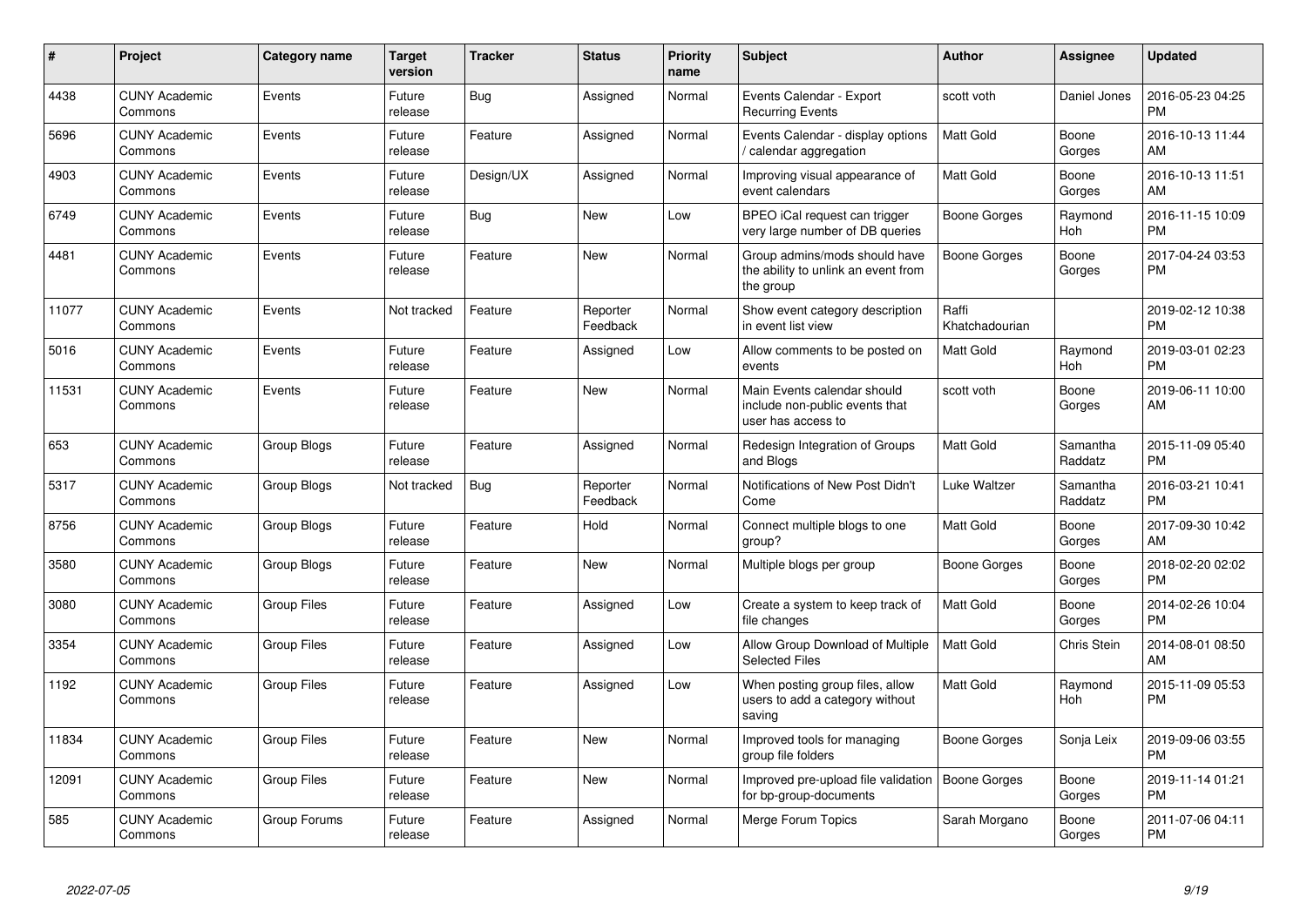| #     | Project                         | <b>Category name</b> | <b>Target</b><br>version | <b>Tracker</b> | <b>Status</b>        | <b>Priority</b><br>name | <b>Subject</b>                                                                             | <b>Author</b>       | Assignee            | <b>Updated</b>                |
|-------|---------------------------------|----------------------|--------------------------|----------------|----------------------|-------------------------|--------------------------------------------------------------------------------------------|---------------------|---------------------|-------------------------------|
| 3193  | <b>CUNY Academic</b><br>Commons | Group Forums         | Future<br>release        | Feature        | Assigned             | Normal                  | bbPress 2.x dynamic roles and<br><b>RBE</b>                                                | Boone Gorges        | Boone<br>Gorges     | 2014-09-30 01:30<br><b>PM</b> |
| 3059  | <b>CUNY Academic</b><br>Commons | Group Forums         | Future<br>release        | Design/UX      | New                  | Normal                  | Forum Post Permissable Content<br><b>Explanatory Text</b>                                  | Chris Stein         | Chris Stein         | 2015-04-02 11:27<br>AM        |
| 4221  | <b>CUNY Academic</b><br>Commons | Group Forums         | Future<br>release        | Design/UX      | Assigned             | Normal                  | Add 'Number of Posts' display<br>option to Forum page                                      | Samantha Raddatz    | Samantha<br>Raddatz | 2015-06-26 02:21<br><b>PM</b> |
| 3192  | <b>CUNY Academic</b><br>Commons | Group Forums         | Future<br>release        | Feature        | Assigned             | Normal                  | Customizable forum views for<br>bbPress 2.x group forums                                   | Boone Gorges        | Raymond<br>Hoh      | 2015-11-09 12:47<br><b>PM</b> |
| 5268  | <b>CUNY Academic</b><br>Commons | Group Forums         | Future<br>release        | Bug            | Assigned             | Normal                  | Long-time to post to multiple<br>groups                                                    | Luke Waltzer        | Daniel Jones        | 2016-09-07 06:31<br><b>PM</b> |
| 6392  | <b>CUNY Academic</b><br>Commons | Group Forums         | Future<br>release        | Design/UX      | Assigned             | Low                     | Composition/Preview Panes in<br>Forum Posts                                                | Luke Waltzer        | Paige Dupont        | 2016-10-21 04:26<br><b>PM</b> |
| 7928  | <b>CUNY Academic</b><br>Commons | Group Forums         | Not tracked              | Bug            | <b>New</b>           | Normal                  | Duplicate Forum post                                                                       | Luke Waltzer        | Raymond<br>Hoh      | 2017-04-11 09:27<br><b>PM</b> |
| 9835  | <b>CUNY Academic</b><br>Commons | Group Forums         | Future<br>release        | <b>Bug</b>     | Assigned             | Normal                  | add a "like" function?                                                                     | Marilyn Weber       | <b>Erik Trainer</b> | 2018-06-05 01:49<br><b>PM</b> |
| 10659 | <b>CUNY Academic</b><br>Commons | Group Forums         | Future<br>release        | Feature        | Assigned             | Normal                  | Post to multiple groups via email                                                          | <b>Matt Gold</b>    | Raymond<br>Hoh      | 2018-11-15 12:54<br>AM        |
| 13328 | <b>CUNY Academic</b><br>Commons | Group Forums         | Not tracked              | Bug            | Reporter<br>Feedback | Normal                  | cross-posting in two related<br>groups                                                     | Marilyn Weber       | Raymond<br>Hoh      | 2020-09-15 10:39<br><b>PM</b> |
| 13358 | <b>CUNY Academic</b><br>Commons | Group Forums         | Future<br>release        | Feature        | <b>New</b>           | Normal                  | Improved UI for group forum<br>threading settings                                          | Boone Gorges        | Raymond<br>Hoh      | 2021-11-19 12:27<br><b>PM</b> |
| 13199 | <b>CUNY Academic</b><br>Commons | Group Forums         | Future<br>release        | Feature        | New                  | Normal                  | Favoring Groups over bbPress<br>plugin                                                     | Colin McDonald      | Colin<br>McDonald   | 2021-11-19 12:28<br><b>PM</b> |
| 13457 | <b>CUNY Academic</b><br>Commons | Group Forums         | 2.0.3                    | Bug            | New                  | High                    | Forum post not sending<br>notifications                                                    | Filipa Calado       | Raymond<br>Hoh      | 2022-06-29 11:32<br>AM        |
| 3419  | <b>CUNY Academic</b><br>Commons | Group Invitations    | 1.6.14                   | <b>Bug</b>     | Testing<br>Required  | Normal                  | Neatening the display of<br>messages on group requests                                     | <b>Matt Gold</b>    | Boone<br>Gorges     | 2014-09-01 09:29<br><b>PM</b> |
| 3308  | <b>CUNY Academic</b><br>Commons | Group Invitations    | Future<br>release        | Feature        | Assigned             | Normal                  | Allow members to rescind group<br>invitations                                              | Matt Gold           | Boone<br>Gorges     | 2015-04-01 08:53<br><b>PM</b> |
| 1456  | <b>CUNY Academic</b><br>Commons | Group Invitations    | Future<br>release        | Feature        | Reporter<br>Feedback | Low                     | Invite to Group Button from Profile<br>Field                                               | <b>Matt Gold</b>    | Samantha<br>Raddatz | 2015-11-09 05:59<br><b>PM</b> |
| 2610  | <b>CUNY Academic</b><br>Commons | Group Invitations    | Future<br>release        | Feature        | Assigned             | Low                     | Request: Custom invitation<br>message to group invites                                     | local admin         | Boone<br>Gorges     | 2015-11-09 06:13<br><b>PM</b> |
| 13370 | <b>CUNY Academic</b><br>Commons | Group Library        | Future<br>release        | Feature        | <b>New</b>           | Normal                  | Library bulk deletion and folder<br>editing                                                | Colin McDonald      | Boone<br>Gorges     | 2020-10-13 10:41<br>AM        |
| 14309 | <b>CUNY Academic</b><br>Commons | Group Library        | Future<br>release        | Feature        | New                  | Normal                  | Better handling of<br>bp_group_document file download<br>attempts when file is not present | <b>Boone Gorges</b> | Boone<br>Gorges     | 2021-11-19 12:28<br><b>PM</b> |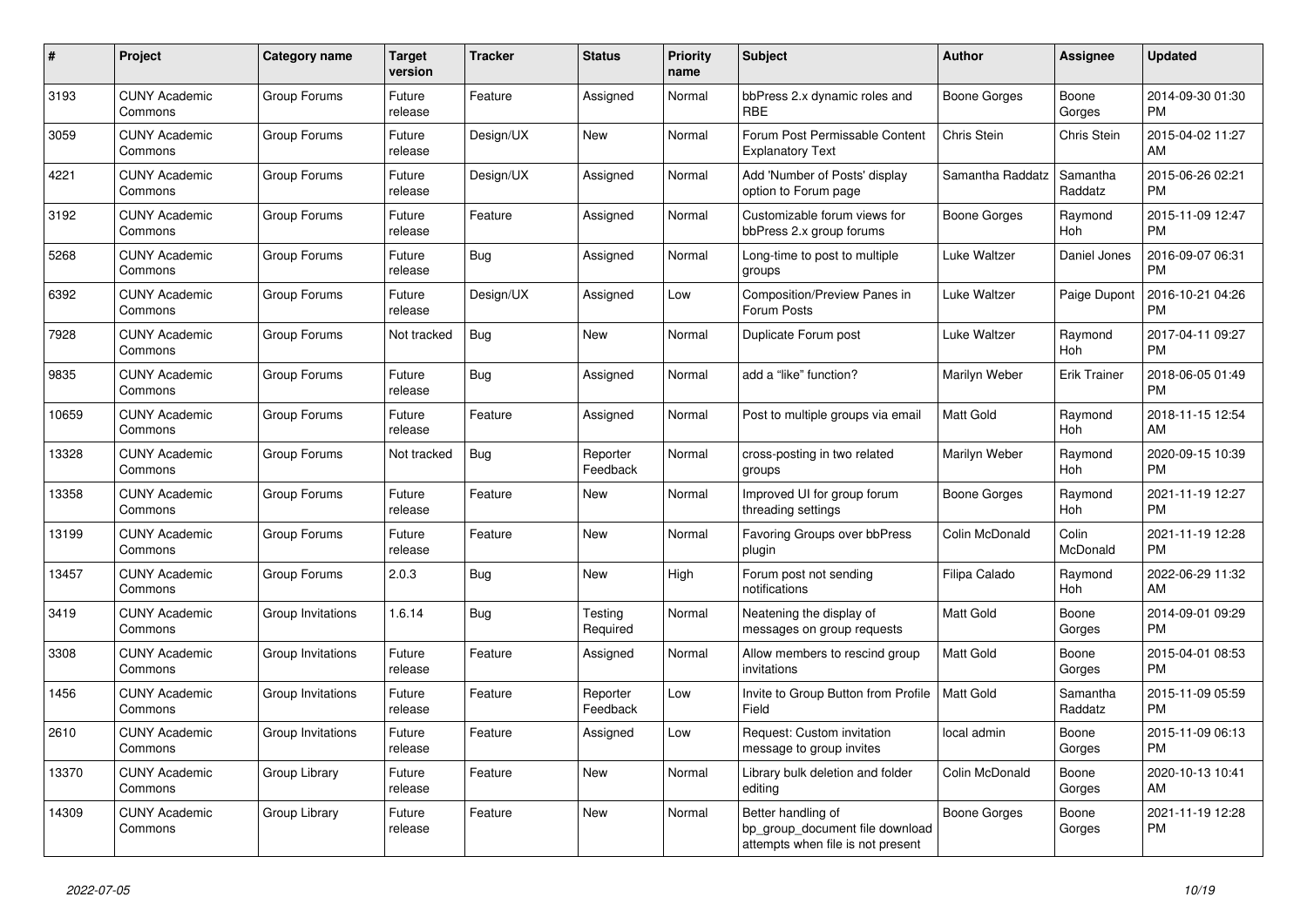| #     | Project                         | Category name                  | <b>Target</b><br>version | <b>Tracker</b> | <b>Status</b>        | <b>Priority</b><br>name | <b>Subject</b>                                                              | <b>Author</b>     | Assignee            | <b>Updated</b>                |
|-------|---------------------------------|--------------------------------|--------------------------|----------------|----------------------|-------------------------|-----------------------------------------------------------------------------|-------------------|---------------------|-------------------------------|
| 13650 | <b>CUNY Academic</b><br>Commons | Group Library                  | Future<br>release        | Feature        | New                  | Normal                  | Forum Attachments in Group<br>Library                                       | Laurie Hurson     |                     | 2021-11-19 12:30<br><b>PM</b> |
| 3458  | <b>CUNY Academic</b><br>Commons | Groups (misc)                  | Future<br>release        | Feature        | Assigned             | Normal                  | Filter Members of Group by<br>Campus                                        | Michael Smith     | Samantha<br>Raddatz | 2014-09-26 08:32<br><b>PM</b> |
| 481   | <b>CUNY Academic</b><br>Commons | Groups (misc)                  | Future<br>release        | Feature        | Assigned             | Normal                  | ability to archive inactive groups<br>and blogs                             | Michael Mandiberg | Samantha<br>Raddatz | 2015-11-09 05:56<br><b>PM</b> |
| 9015  | <b>CUNY Academic</b><br>Commons | Groups (misc)                  | Not tracked              | Outreach       | Assigned             | Normal                  | Email group admins the email<br>addresses of their groups                   | <b>Matt Gold</b>  | Matt Gold           | 2018-01-02 09:54<br>AM        |
| 1544  | <b>CUNY Academic</b><br>Commons | Groups (misc)                  | Future<br>release        | Feature        | Reporter<br>Feedback | Normal                  | Group Filtering and Sorting                                                 | Matt Gold         | Chris Stein         | 2019-03-01 02:25<br><b>PM</b> |
| 12446 | <b>CUNY Academic</b><br>Commons | Groups (misc)                  | Future<br>release        | Feature        | Reporter<br>Feedback | Normal                  | Toggle default site to group forum<br>posting                               | Laurie Hurson     | Laurie Hurson       | 2020-03-10 11:57<br>AM        |
| 7115  | <b>CUNY Academic</b><br>Commons | Groups (misc)                  | Future<br>release        | Feature        | Reporter<br>Feedback | Normal                  | make licensing info clear during<br>group creation                          | <b>Matt Gold</b>  | Raymond<br>Hoh      | 2020-12-08 11:32<br>AM        |
| 11883 | <b>CUNY Academic</b><br>Commons | Help/Codex                     | Not tracked              | Support        | <b>New</b>           | Normal                  | Need Embedding Help Page<br>Update (Tableau)                                | Anthony Wheeler   | scott voth          | 2019-09-24 08:49<br>AM        |
| 12392 | <b>CUNY Academic</b><br>Commons | Help/Codex                     | Not tracked              | Documentation  | <b>New</b>           | Normal                  | <b>Updates to Common Commons</b><br>Questions on Help Page                  | scott voth        | Margaret<br>Galvan  | 2020-02-11 10:53<br>AM        |
| 1983  | <b>CUNY Academic</b><br>Commons | Home Page                      | Future<br>release        | Feature        | Assigned             | Low                     | Media Library integration with<br><b>Featured Content plugin</b>            | Boone Gorges      | Dominic<br>Giglio   | 2014-03-17 10:34<br>AM        |
| 1888  | <b>CUNY Academic</b><br>Commons | Home Page                      | Future<br>release        | Feature        | Assigned             | Normal                  | Refactor BP MPO Activity Filter to<br>support proper pagination             | Sarah Morgano     | Boone<br>Gorges     | 2014-05-01 07:11<br><b>PM</b> |
| 6995  | <b>CUNY Academic</b><br>Commons | Home Page                      | Not tracked              | <b>Bug</b>     | Assigned             | Normal                  | member filter on homepage not<br>working                                    | Matt Gold         | Raymond<br>Hoh      | 2016-12-11 09:46<br><b>PM</b> |
| 4980  | <b>CUNY Academic</b><br>Commons | Home Page                      | Future<br>release        | Feature        | Assigned             | Normal                  | CAC Featured Content -- Adding<br>Randomization                             | Matt Gold         | Boone<br>Gorges     | 2016-12-12 03:01<br><b>PM</b> |
| 10580 | <b>CUNY Academic</b><br>Commons | Information<br>Architecture    | Future<br>release        | Design/UX      | New                  | Normal                  | Primary nav item review                                                     | Boone Gorges      | Sara Cannon         | 2022-06-28 01:29<br><b>PM</b> |
| 3230  | <b>CUNY Academic</b><br>Commons | Internal Tools and<br>Workflow | Not tracked              | Feature        | Assigned             | High                    | Scripts for quicker<br>provisioning/updating of<br>development environments | Boone Gorges      | Boone<br>Gorges     | 2016-01-26 04:54<br><b>PM</b> |
| 15194 | <b>CUNY Academic</b><br>Commons | Internal Tools and<br>Workflow | 2.1.0                    | Feature        | New                  | Normal                  | PHPCS sniff for un-restored<br>switch_to_blog() calls                       | Boone Gorges      | Jeremy Felt         | 2022-05-26 10:45<br>AM        |
| 13891 | <b>CUNY Academic</b><br>Commons | Internal Tools and<br>Workflow | 2.1.0                    | Feature        | <b>New</b>           | Normal                  | Migrate automated linting to<br>GitHub Actions                              | Boone Gorges      | Jeremy Felt         | 2022-06-29 11:13<br>AM        |
| 5234  | <b>CUNY Academic</b><br>Commons | Membership                     | Future<br>release        | Feature        | Assigned             | Normal                  | Write Unconfirmed patch for WP                                              | Boone Gorges      | Boone<br>Gorges     | 2016-10-24 11:18<br>AM        |
| 12382 | <b>CUNY Academic</b><br>Commons | Membership                     | Not tracked              | Support        | <b>New</b>           | Normal                  | Email request change                                                        | Marilyn Weber     | Marilyn<br>Weber    | 2020-02-06 12:56<br><b>PM</b> |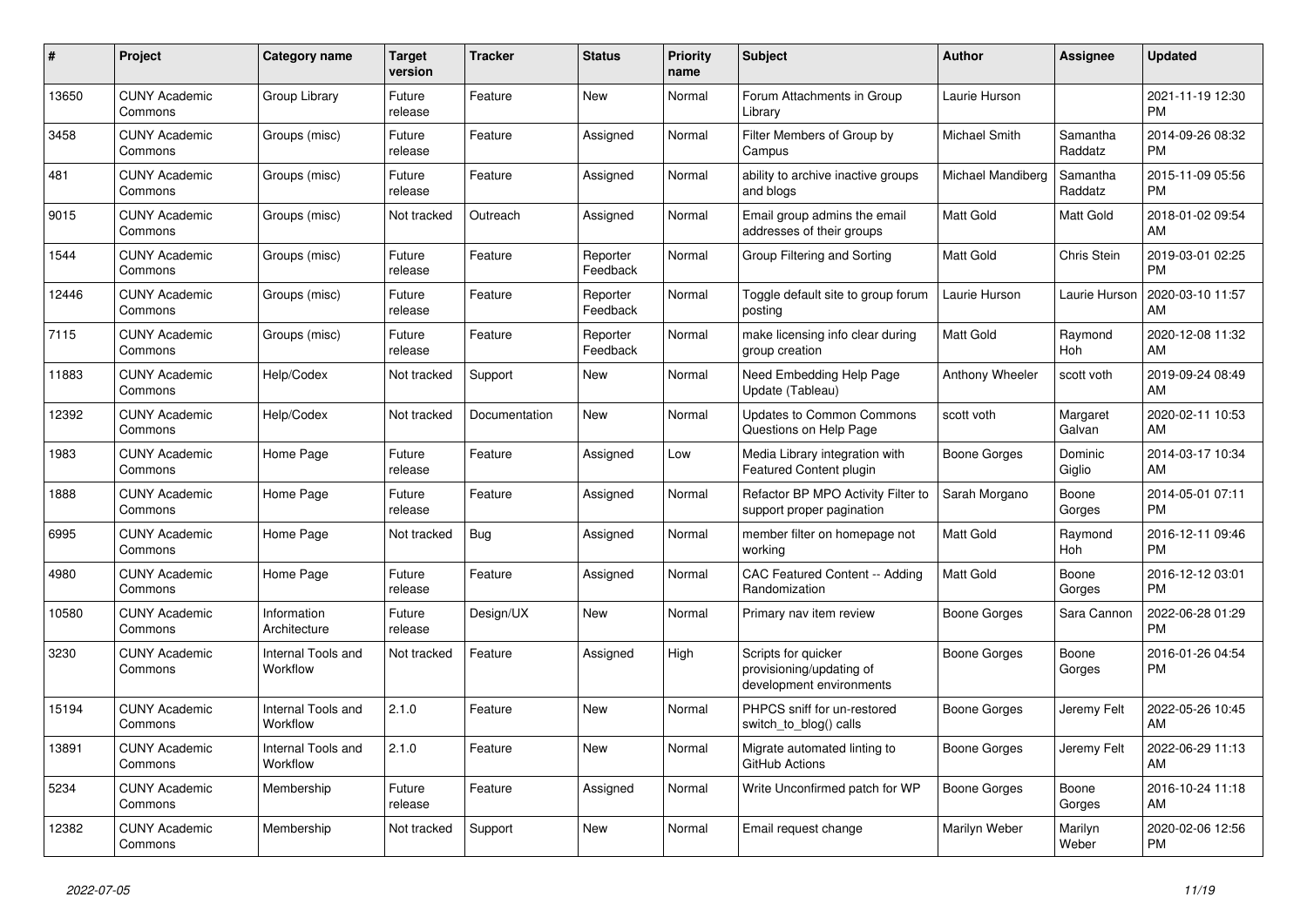| #     | Project                         | <b>Category name</b>    | <b>Target</b><br>version | <b>Tracker</b> | <b>Status</b>        | <b>Priority</b><br>name | <b>Subject</b>                                                                             | <b>Author</b>           | <b>Assignee</b> | <b>Updated</b>                |
|-------|---------------------------------|-------------------------|--------------------------|----------------|----------------------|-------------------------|--------------------------------------------------------------------------------------------|-------------------------|-----------------|-------------------------------|
| 3330  | <b>CUNY Academic</b><br>Commons | My Commons              | Future<br>release        | Feature        | Assigned             | Normal                  | "Commons Information" tool                                                                 | Boone Gorges            | Chris Stein     | 2014-09-22 08:46<br><b>PM</b> |
| 3577  | <b>CUNY Academic</b><br>Commons | My Commons              | Future<br>release        | Design/UX      | Assigned             | Normal                  | Replies to items in My Commons                                                             | <b>Matt Gold</b>        | Raymond<br>Hoh  | 2015-04-09 05:19<br><b>PM</b> |
| 3536  | <b>CUNY Academic</b><br>Commons | My Commons              | Future<br>release        | Feature        | Assigned             | Normal                  | Infinite Scroll on My Commons<br>page                                                      | <b>Matt Gold</b>        | Raymond<br>Hoh  | 2015-04-13 04:42<br><b>PM</b> |
| 4535  | <b>CUNY Academic</b><br>Commons | My Commons              | Future<br>release        | Bug            | New                  | Low                     | My Commons filter issue                                                                    | scott voth              | Raymond<br>Hoh  | 2015-09-01 11:17<br>AM        |
| 3565  | <b>CUNY Academic</b><br>Commons | My Commons              | Not tracked              | Documentation  | <b>New</b>           | Normal                  | Load Newest inconsistencies                                                                | Chris Stein             | scott voth      | 2015-11-09 01:16<br><b>PM</b> |
| 3517  | <b>CUNY Academic</b><br>Commons | My Commons              | Future<br>release        | Feature        | Assigned             | Normal                  | Mute/Unmute My Commons<br>updates                                                          | <b>Matt Gold</b>        | Raymond<br>Hoh  | 2015-11-09 01:19<br><b>PM</b> |
| 8440  | <b>CUNY Academic</b><br>Commons | Onboarding              | Not tracked              | <b>Bug</b>     | New                  | Normal                  | Create Test Email Accounts for<br><b>Onboarding Project</b>                                | Stephen Real            | Stephen Real    | 2017-08-01 09:49<br><b>PM</b> |
| 9895  | <b>CUNY Academic</b><br>Commons | Onboarding              | Future<br>release        | Feature        | Assigned             | Normal                  | Add "Accept Invitation"<br>link/button/function to Group<br>and/or Site invitation emails? | Luke Waltzer            | Boone<br>Gorges | 2018-06-07 12:42<br><b>PM</b> |
| 9028  | <b>CUNY Academic</b><br>Commons | Onboarding              | Future<br>release        | Feature        | Assigned             | Normal                  | suggest groups to new members<br>during the registration process                           | Matt Gold               | Chris Stein     | 2018-10-24 12:34<br><b>PM</b> |
| 5955  | <b>CUNY Academic</b><br>Commons | Outreach                | Future<br>release        | Feature        | Assigned             | Normal                  | Create auto-newsletter for<br>commons members                                              | Matt Gold               | Luke Waltzer    | 2016-08-30 10:34<br>AM        |
| 10794 | <b>CUNY Academic</b><br>Commons | Performance             | Not tracked              | <b>Bug</b>     | New                  | Normal                  | Memcached connection<br>occasionally breaks                                                | <b>Boone Gorges</b>     | Boone<br>Gorges | 2018-12-06 03:30<br><b>PM</b> |
| 14908 | <b>CUNY Academic</b><br>Commons | Performance             |                          | Bug            | <b>New</b>           | Normal                  | Stale object cache on cdev                                                                 | Raymond Hoh             | Boone<br>Gorges | 2021-12-07 09:45<br>AM        |
| 15242 | <b>CUNY Academic</b><br>Commons | Performance             | Not tracked              | Bug            | Reporter<br>Feedback | Normal                  | Slugist site                                                                               | Raffi<br>Khatchadourian | Boone<br>Gorges | 2022-02-07 11:14<br>AM        |
| 14787 | <b>CUNY Academic</b><br>Commons | <b>Plugin Packages</b>  | Future<br>release        | Feature        | New                  | Normal                  | Creating a "Design" plugin<br>package                                                      | Laurie Hurson           | scott voth      | 2022-04-27 04:56<br><b>PM</b> |
| 3048  | <b>CUNY Academic</b><br>Commons | <b>Public Portfolio</b> | Future<br>release        | Feature        | New                  | Low                     | Images for rich text profile fields                                                        | Boone Gorges            | Boone<br>Gorges | 2014-02-19 12:56<br><b>PM</b> |
| 3220  | <b>CUNY Academic</b><br>Commons | <b>Public Portfolio</b> | Future<br>release        | Feature        | Assigned             | Normal                  | Add indent/outdent option to<br>Formatting Buttons on Profile<br>Page                      | <b>Matt Gold</b>        | Boone<br>Gorges | 2014-05-21 10:39<br><b>PM</b> |
| 2753  | <b>CUNY Academic</b><br>Commons | <b>Public Portfolio</b> | Future<br>release        | Feature        | <b>New</b>           | Normal                  | Create actual actual tagification in<br>academic interests and other<br>fields             | Micki Kaufman           | Boone<br>Gorges | 2015-01-05 08:52<br><b>PM</b> |
| 2832  | <b>CUNY Academic</b><br>Commons | Public Portfolio        | Future<br>release        | Feature        | Assigned             | Normal                  | Improve interface for (not)<br>auto-linking profile fields                                 | Boone Gorges            | Chris Stein     | 2015-01-05 08:52<br><b>PM</b> |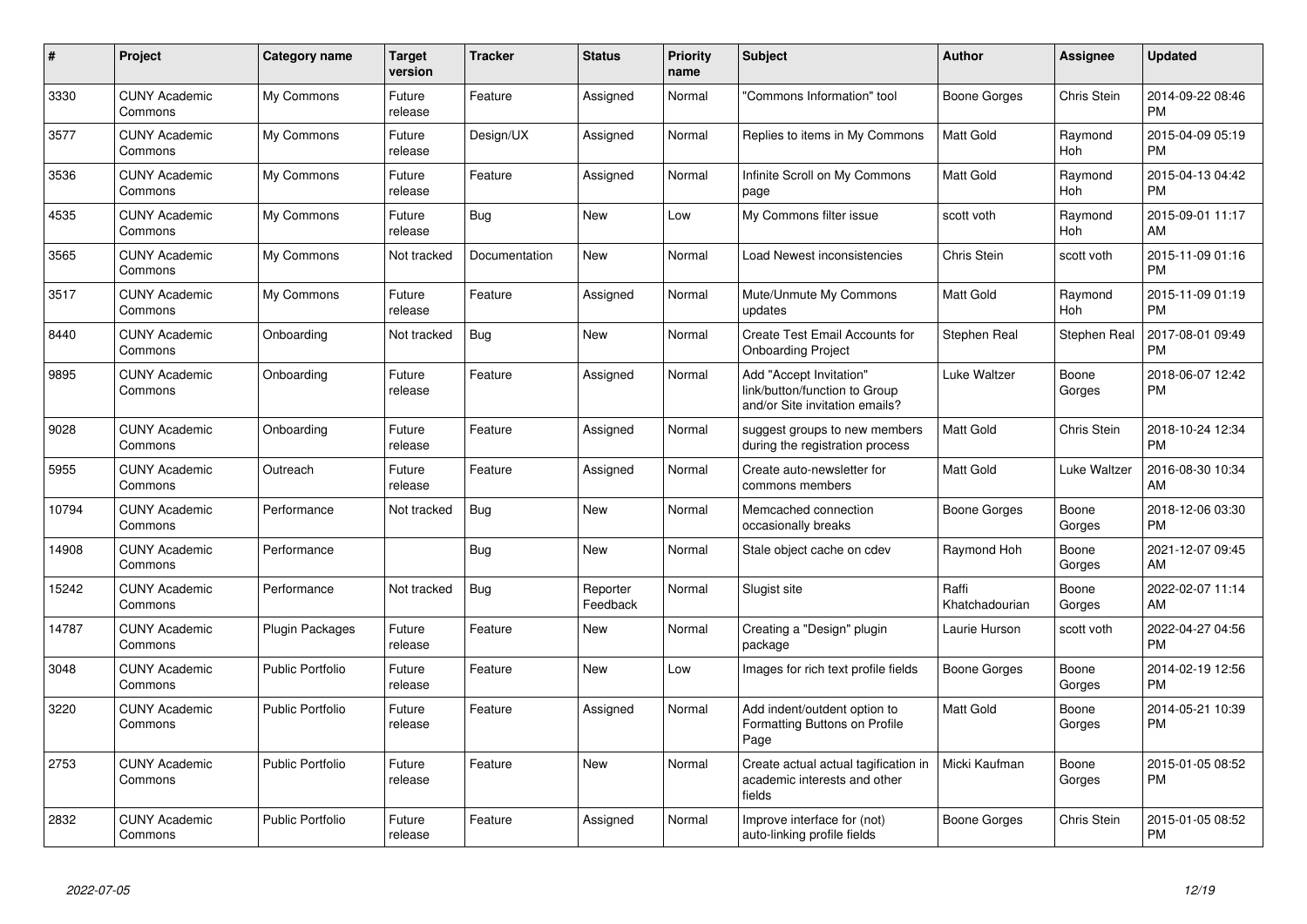| $\pmb{\#}$ | Project                         | <b>Category name</b>    | <b>Target</b><br>version | <b>Tracker</b> | <b>Status</b>        | Priority<br>name | <b>Subject</b>                                                                | <b>Author</b>    | <b>Assignee</b>     | <b>Updated</b>                |
|------------|---------------------------------|-------------------------|--------------------------|----------------|----------------------|------------------|-------------------------------------------------------------------------------|------------------|---------------------|-------------------------------|
| 3042       | <b>CUNY Academic</b><br>Commons | <b>Public Portfolio</b> | Future<br>release        | Feature        | Assigned             | Normal           | Browsing member interests                                                     | <b>Matt Gold</b> | Boone<br>Gorges     | 2015-03-21 09:04<br><b>PM</b> |
| 3770       | <b>CUNY Academic</b><br>Commons | <b>Public Portfolio</b> | Future<br>release        | Feature        | Assigned             | Normal           | Improve Layout/Formatting of<br>Positions Area on Public Portfolios           | <b>Matt Gold</b> | <b>Chris Stein</b>  | 2015-04-01 09:17<br><b>PM</b> |
| 4253       | <b>CUNY Academic</b><br>Commons | <b>Public Portfolio</b> | Future<br>release        | Design/UX      | New                  | Normal           | Encourage users to add portfolio<br>content                                   | Samantha Raddatz | Samantha<br>Raddatz | 2015-07-07 11:32<br>AM        |
| 4404       | <b>CUNY Academic</b><br>Commons | <b>Public Portfolio</b> | Future<br>release        | Design/UX      | Assigned             | Normal           | Change color of permissions info<br>on portfolio editing interface            | Matt Gold        | Samantha<br>Raddatz | 2015-08-11 05:28<br><b>PM</b> |
| 4622       | <b>CUNY Academic</b><br>Commons | <b>Public Portfolio</b> | Future<br>release        | Design/UX      | <b>New</b>           | Normal           | <b>Profile Visibility Settings</b>                                            | Samantha Raddatz | Samantha<br>Raddatz | 2015-09-21 12:18<br><b>PM</b> |
| 2013       | <b>CUNY Academic</b><br>Commons | <b>Public Portfolio</b> | Future<br>release        | Feature        | Assigned             | Low              | Have Profile Privacy Options show   Matt Gold<br>up only for filled-in fields |                  | Boone<br>Gorges     | 2015-11-09 06:09<br><b>PM</b> |
| 5827       | <b>CUNY Academic</b><br>Commons | <b>Public Portfolio</b> | Future<br>release        | Bug            | Assigned             | Normal           | Academic Interests square bracket<br>links not working                        | scott voth       | <b>Chris Stein</b>  | 2016-08-11 11:59<br><b>PM</b> |
| 2881       | <b>CUNY Academic</b><br>Commons | <b>Public Portfolio</b> | Future<br>release        | Feature        | Assigned             | Normal           | Redesign the UX for Profiles                                                  | Chris Stein      | Chris Stein         | 2016-10-13 12:45<br><b>PM</b> |
| 3768       | <b>CUNY Academic</b><br>Commons | <b>Public Portfolio</b> | Future<br>release        | Feature        | Assigned             | Normal           | Institutions/Past positions on<br>public portfolios                           | <b>Matt Gold</b> | Boone<br>Gorges     | 2018-04-23 10:44<br>AM        |
| 11496      | <b>CUNY Academic</b><br>Commons | <b>Public Portfolio</b> | 1.15.2                   | Support        | <b>New</b>           | Normal           | Replace Twitter Icon on Member<br>Portfolio page                              | scott voth       | Boone<br>Gorges     | 2019-06-06 01:03<br><b>PM</b> |
| 10354      | <b>CUNY Academic</b><br>Commons | <b>Public Portfolio</b> | Future<br>release        | Feature        | New                  | Normal           | Opt out of Having a Profile Page                                              | scott voth       | Chris Stein         | 2020-05-12 10:43<br>AM        |
| 14184      | <b>CUNY Academic</b><br>Commons | <b>Public Portfolio</b> | Future<br>release        | Feature        | New                  | Normal           | Centralized mechanism for storing<br>Campus affiliations                      | Boone Gorges     | Boone<br>Gorges     | 2022-01-04 11:35<br>AM        |
| 3506       | <b>CUNY Academic</b><br>Commons | Publicity               | 1.7                      | Publicity      | New                  | Normal           | Prepare 1.7 email messaging                                                   | Micki Kaufman    | Micki<br>Kaufman    | 2014-10-01 12:36<br><b>PM</b> |
| 3509       | <b>CUNY Academic</b><br>Commons | Publicity               | 1.7                      | Publicity      | New                  | Normal           | Create 1.7 digital signage imagery                                            | Micki Kaufman    | Marilyn<br>Weber    | 2014-10-01 12:40<br><b>PM</b> |
| 3511       | <b>CUNY Academic</b><br>Commons | Publicity               | 1.7                      | Publicity      | Assigned             | Normal           | Social media for 1.7                                                          | Micki Kaufman    | Sarah<br>Morgano    | 2014-10-14 03:32<br><b>PM</b> |
| 3510       | <b>CUNY Academic</b><br>Commons | Publicity               | 1.7                      | Publicity      | Assigned             | Normal           | Post on the News Blog re: 'My<br>Commons'                                     | Micki Kaufman    | Sarah<br>Morgano    | 2014-10-15 11:18<br>AM        |
| 6014       | <b>CUNY Academic</b><br>Commons | Publicity               | Future<br>release        | Publicity      | Reporter<br>Feedback | Normal           | Google search listing                                                         | <b>Matt Gold</b> | Boone<br>Gorges     | 2016-09-21 03:48<br><b>PM</b> |
| 6115       | <b>CUNY Academic</b><br>Commons | Publicity               | Not tracked              | Feature        | Assigned             | Normal           | create digital signage for GC                                                 | Matt Gold        | scott voth          | 2016-10-11 10:09<br><b>PM</b> |
| 9643       | <b>CUNY Academic</b><br>Commons | Publicity               | Not tracked              | Feature        | <b>New</b>           | Normal           | Create a page on the Commons<br>for logos etc.                                | Stephen Real     | Stephen Real        | 2018-04-24 10:53<br>AM        |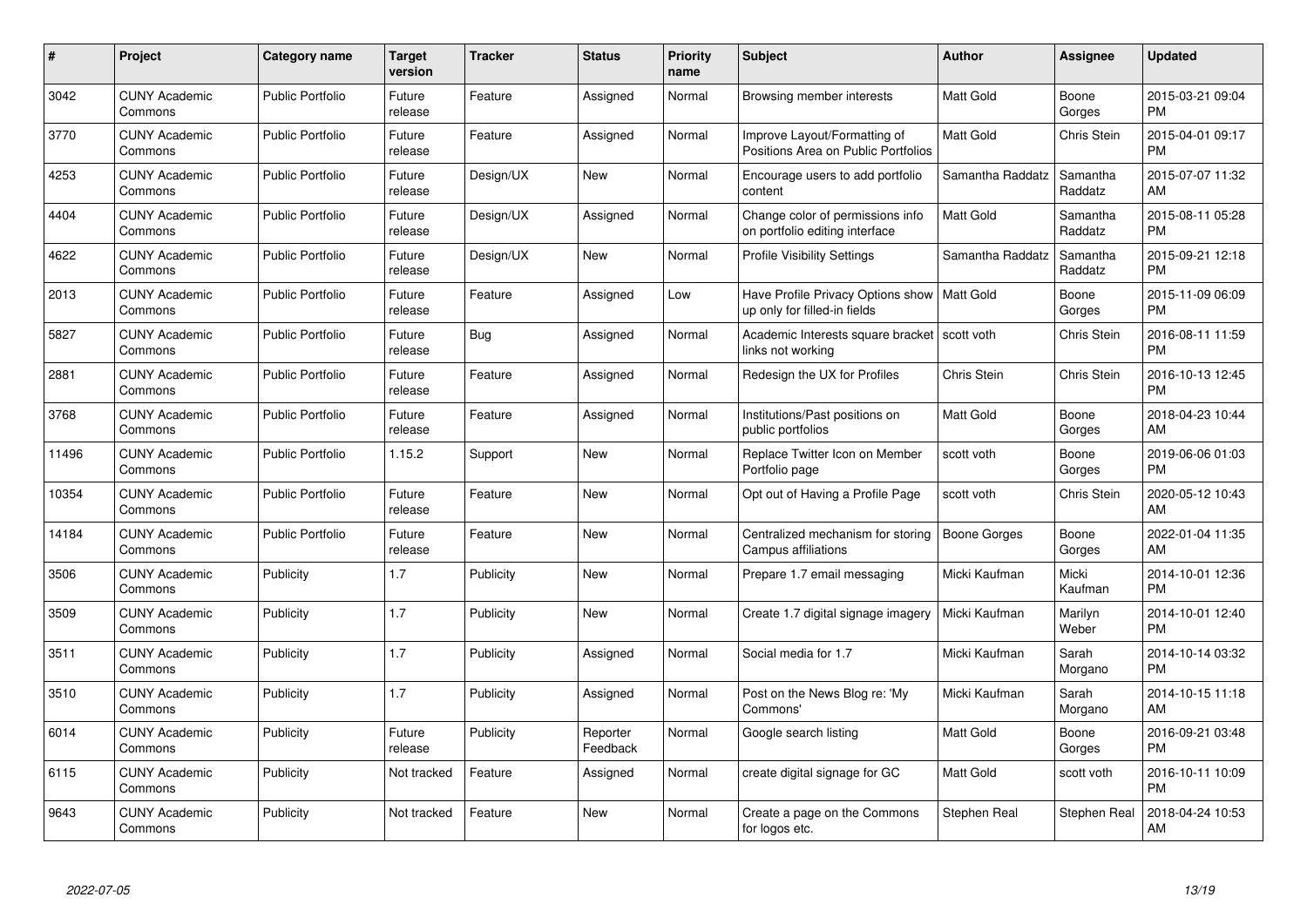| $\#$  | Project                         | <b>Category name</b>     | <b>Target</b><br>version | <b>Tracker</b> | <b>Status</b>        | Priority<br>name | <b>Subject</b>                                                           | <b>Author</b>       | <b>Assignee</b>     | <b>Updated</b>                |
|-------|---------------------------------|--------------------------|--------------------------|----------------|----------------------|------------------|--------------------------------------------------------------------------|---------------------|---------------------|-------------------------------|
| 12247 | <b>CUNY Academic</b><br>Commons | Publicity                | Not tracked              | Support        | <b>New</b>           | Normal           | <b>Screenshot of First Commons</b><br>Homepage                           | scott voth          | scott voth          | 2020-01-14 12:08<br><b>PM</b> |
| 11945 | <b>CUNY Academic</b><br>Commons | Reckoning                | Future<br>release        | Feature        | Reporter<br>Feedback | Normal           | Add Comments bubble to<br>Reckoning views                                | Boone Gorges        | Boone<br>Gorges     | 2019-11-12 05:14<br><b>PM</b> |
| 940   | <b>CUNY Academic</b><br>Commons | Redmine                  | Future<br>release        | Feature        | Assigned             | Low              | Communication with users after<br>releases                               | <b>Matt Gold</b>    | Dominic<br>Giglio   | 2012-09-09 04:36<br><b>PM</b> |
| 3615  | <b>CUNY Academic</b><br>Commons | Redmine                  | Not tracked              | Feature        | <b>New</b>           | Low              | Create Redmine issues via email                                          | Dominic Giglio      | Boone<br>Gorges     | 2017-11-16 11:36<br>AM        |
| 370   | <b>CUNY Academic</b><br>Commons | Registration             | Future<br>release        | Feature        | Assigned             | High             | <b>Guest Accounts</b>                                                    | Matt Gold           | Matt Gold           | 2015-04-09 09:33<br><b>PM</b> |
| 308   | <b>CUNY Academic</b><br>Commons | Registration             | Future<br>release        | Feature        | <b>New</b>           | Normal           | Group recommendations for<br>signup process                              | <b>Boone Gorges</b> | Samantha<br>Raddatz | 2015-11-09 05:07<br><b>PM</b> |
| 5225  | <b>CUNY Academic</b><br>Commons | Registration             | Future<br>release        | Feature        | Assigned             | Normal           | On-boarding Issues                                                       | Luke Waltzer        | Samantha<br>Raddatz | 2016-02-12 02:58<br><b>PM</b> |
| 10273 | <b>CUNY Academic</b><br>Commons | Registration             | Not tracked              | Support        | Reporter<br>Feedback | Normal           | users combining CF and campus<br>address                                 | Marilyn Weber       |                     | 2019-09-18 10:58<br>AM        |
| 11860 | <b>CUNY Academic</b><br>Commons | Registration             | Future<br>release        | Feature        | <b>New</b>           | Normal           | <b>Ensure Students Are Aware They</b><br>Can Use Aliases At Registration | scott voth          |                     | 2019-09-24 08:46<br>AM        |
| 3369  | <b>CUNY Academic</b><br>Commons | Reply By Email           | Not tracked              | Outreach       | Hold                 | Normal           | Release reply by email to WP<br>plugin directory                         | <b>Matt Gold</b>    | Raymond<br>Hoh      | 2016-03-01 12:46<br><b>PM</b> |
| 6671  | <b>CUNY Academic</b><br>Commons | Reply By Email           | Not tracked              | Bug            | Assigned             | Normal           | "Post too often" RBE error<br>message                                    | Matt Gold           | Raymond<br>Hoh      | 2016-11-11 09:55<br>AM        |
| 8976  | <b>CUNY Academic</b><br>Commons | Reply By Email           | Not tracked              | Feature        | Assigned             | Normal           | Package RBE new topics posting?                                          | <b>Matt Gold</b>    | Raymond<br>Hoh      | 2017-12-04 02:34<br><b>PM</b> |
| 8991  | <b>CUNY Academic</b><br>Commons | Reply By Email           | Not tracked              | Bug            | Hold                 | Normal           | RBE duplicate email message<br>issue                                     | Matt Gold           | Raymond<br>Hoh      | 2018-02-18 08:53<br><b>PM</b> |
| 13430 | <b>CUNY Academic</b><br>Commons | Reply By Email           | Not tracked              | Bug            | <b>New</b>           | Normal           | Delay in RBE                                                             | Luke Waltzer        | Raymond<br>Hoh      | 2020-10-13 11:16<br>AM        |
| 16177 | <b>CUNY Academic</b><br>Commons | Reply By Email           |                          | Bug            | New                  | Normal           | Switch to Inbound mode for RBE                                           | Raymond Hoh         | Raymond<br>Hoh      | 2022-05-30 04:32<br><b>PM</b> |
| 3002  | <b>CUNY Academic</b><br>Commons | Search                   | Future<br>release        | Feature        | Assigned             | Normal           | Overhaul CAC search by using<br>external search appliance                | Boone Gorges        | Boone<br>Gorges     | 2020-07-15 03:05<br><b>PM</b> |
| 3662  | <b>CUNY Academic</b><br>Commons | <b>SEO</b>               | Future<br>release        | Feature        | Assigned             | Normal           | Duplicate Content/SEO/Google<br>issues                                   | Matt Gold           | Raymond<br>Hoh      | 2015-04-13 04:37<br><b>PM</b> |
| 9729  | <b>CUNY Academic</b><br>Commons | <b>SEO</b>               | Not tracked              | Support        | New                  | Normal           | 503 Errors showing on<br>newlaborforum.cuny.edu                          | Diane Krauthamer    | Raymond<br>Hoh      | 2018-05-22 04:48<br><b>PM</b> |
| 13048 | <b>CUNY Academic</b><br>Commons | Shortcodes and<br>embeds | Future<br>release        | Feature        | <b>New</b>           | Normal           | Jupyter Notebooks support                                                | Boone Gorges        |                     | 2020-07-14 11:46<br>AM        |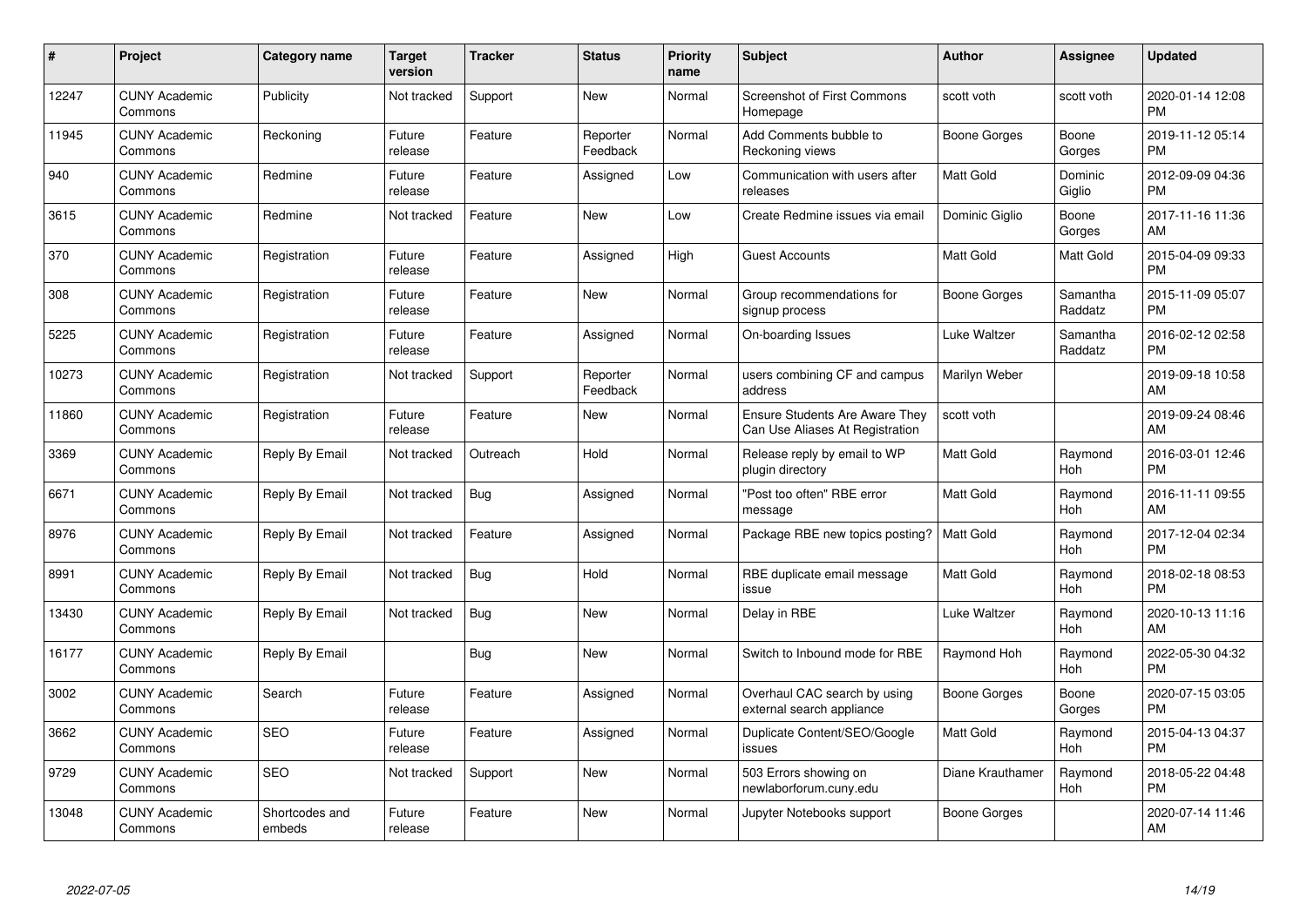| #     | Project                         | Category name           | <b>Target</b><br>version | <b>Tracker</b> | <b>Status</b>        | <b>Priority</b><br>name | Subject                                                                                                                                               | Author                  | Assignee            | <b>Updated</b>                |
|-------|---------------------------------|-------------------------|--------------------------|----------------|----------------------|-------------------------|-------------------------------------------------------------------------------------------------------------------------------------------------------|-------------------------|---------------------|-------------------------------|
| 13331 | <b>CUNY Academic</b><br>Commons | Site cloning            | Future<br>release        | Bug            | <b>New</b>           | Normal                  | Combine Site Template and Clone   Boone Gorges<br>operations                                                                                          |                         | Jeremy Felt         | 2021-11-19 12:39<br><b>PM</b> |
| 5183  | <b>CUNY Academic</b><br>Commons | Social Paper            | Future<br>release        | Design/UX      | New                  | Normal                  | Creating a new paper when<br>viewing an existing paper                                                                                                | Raffi<br>Khatchadourian | Samantha<br>Raddatz | 2016-02-02 12:09<br><b>PM</b> |
| 5052  | <b>CUNY Academic</b><br>Commons | Social Paper            | Future<br>release        | Feature        | <b>New</b>           | Low                     | Sentence by sentence or line by<br>line comments (SP suggestion #3)                                                                                   | Marilyn Weber           | Boone<br>Gorges     | 2016-02-11 10:24<br><b>PM</b> |
| 5058  | <b>CUNY Academic</b><br>Commons | Social Paper            | Future<br>release        | Feature        | <b>New</b>           | Low                     | Can there be a clearer signal that<br>even when comments have<br>already been made you add<br>comments by clicking on the side?<br>(SP suggestion #5) | Marilyn Weber           | Samantha<br>Raddatz | 2016-02-11 10:24<br><b>PM</b> |
| 5205  | <b>CUNY Academic</b><br>Commons | Social Paper            | Future<br>release        | Feature        | New                  | Normal                  | Social Paper folders                                                                                                                                  | Marilyn Weber           |                     | 2016-02-11 10:24<br><b>PM</b> |
| 5282  | <b>CUNY Academic</b><br>Commons | Social Paper            | Future<br>release        | Bug            | New                  | Normal                  | Replying via email directs to paper<br>but not individual comment.                                                                                    | Marilyn Weber           | Raymond<br>Hoh      | 2016-03-02 01:48<br><b>PM</b> |
| 5397  | <b>CUNY Academic</b><br>Commons | Social Paper            | Future<br>release        | Feature        | <b>New</b>           | Normal                  | frustrating to have to<br>enable/disable in SP                                                                                                        | Marilyn Weber           | Samantha<br>Raddatz | 2016-04-20 03:39<br><b>PM</b> |
| 5053  | <b>CUNY Academic</b><br>Commons | Social Paper            | Future<br>release        | Feature        | <b>New</b>           | Low                     | Scrollable menu to add readers<br>(SP suggestion #4)                                                                                                  | Marilyn Weber           | Samantha<br>Raddatz | 2016-04-21 05:21<br><b>PM</b> |
| 5488  | <b>CUNY Academic</b><br>Commons | Social Paper            | Future<br>release        | Bug            | New                  | Normal                  | Add a "last edited by" field to<br>Social Paper group directories                                                                                     | <b>Boone Gorges</b>     |                     | 2016-04-21 10:05<br><b>PM</b> |
| 5489  | <b>CUNY Academic</b><br>Commons | Social Paper            | Future<br>release        | Feature        | New                  | Normal                  | Asc/desc sorting for Social Paper<br>directories                                                                                                      | <b>Boone Gorges</b>     |                     | 2016-04-21 10:06<br><b>PM</b> |
| 5182  | <b>CUNY Academic</b><br>Commons | Social Paper            | Future<br>release        | Design/UX      | <b>New</b>           | Normal                  | "Publishing" a private paper on<br>social paper?                                                                                                      | Raffi<br>Khatchadourian | Boone<br>Gorges     | 2016-10-13 04:12<br><b>PM</b> |
| 5199  | <b>CUNY Academic</b><br>Commons | Social Paper            | Future<br>release        | Feature        | <b>New</b>           | Normal                  | add tables to the SP editor                                                                                                                           | Marilyn Weber           |                     | 2016-10-24 11:27<br>AM        |
| 8898  | <b>CUNY Academic</b><br>Commons | Social Paper            | Not tracked              | Feature        | Assigned             | Normal                  | Usage data on docs and social<br>paper                                                                                                                | <b>Matt Gold</b>        | Matt Gold           | 2017-11-16 11:32<br>AM        |
| 7663  | <b>CUNY Academic</b><br>Commons | Social Paper            | Future<br>release        | Bug            | <b>New</b>           | Normal                  | Social Paper notifications not<br>formatted correctly on secondary<br>sites                                                                           | Boone Gorges            | Boone<br>Gorges     | 2018-04-16 03:52<br>PM        |
| 7981  | <b>CUNY Academic</b><br>Commons | Social Paper            | Future<br>release        | Bug            | <b>New</b>           | Normal                  | Social Paper comments should<br>not go to spam                                                                                                        | Luke Waltzer            | Boone<br>Gorges     | 2018-04-16 03:52<br><b>PM</b> |
| 5050  | <b>CUNY Academic</b><br>Commons | Social Paper            | Future<br>release        | Feature        | New                  | Low                     | Making comments visible in SP<br>editing mode (SP suggestion #1)                                                                                      | Marilyn Weber           | Samantha<br>Raddatz | 2019-09-17 11:10<br><b>PM</b> |
| 13975 | <b>CUNY Academic</b><br>Commons | Social Paper            | Not tracked              | Support        | Reporter<br>Feedback | Normal                  | can't approve comments on Social   Marilyn Weber<br>Paper paper                                                                                       |                         |                     | 2021-02-12 09:33<br>AM        |
| 6426  | <b>CUNY Academic</b><br>Commons | Spam/Spam<br>Prevention | Future<br>release        | Feature        | Assigned             | Normal                  | Force captcha on all comments?                                                                                                                        | Matt Gold               | <b>Tahir Butt</b>   | 2016-10-24 02:06<br><b>PM</b> |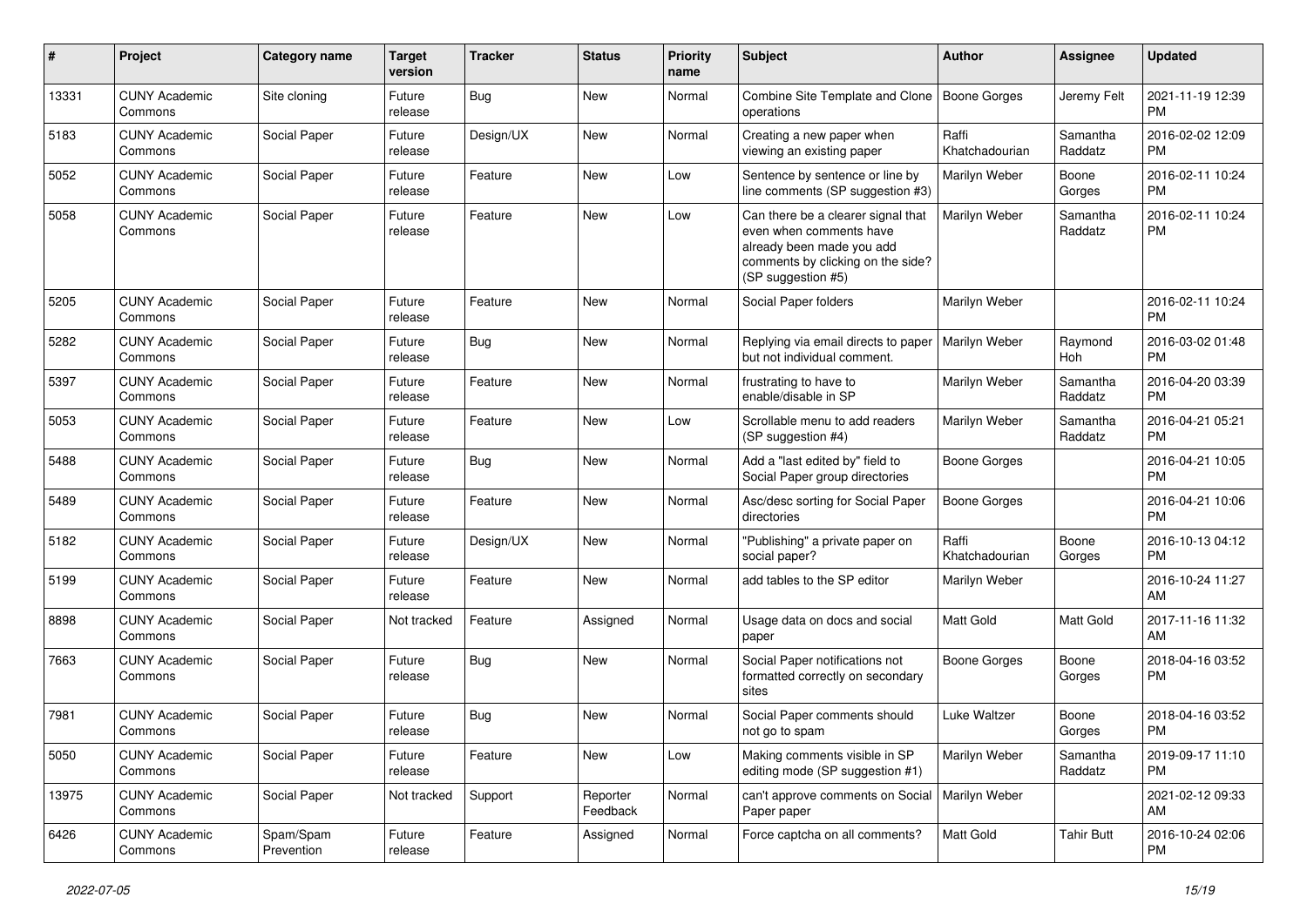| #     | <b>Project</b>                  | Category name          | <b>Target</b><br>version | <b>Tracker</b> | <b>Status</b>        | Priority<br>name | <b>Subject</b>                                                                                  | <b>Author</b>           | Assignee            | <b>Updated</b>                |
|-------|---------------------------------|------------------------|--------------------------|----------------|----------------------|------------------|-------------------------------------------------------------------------------------------------|-------------------------|---------------------|-------------------------------|
| 8666  | <b>CUNY Academic</b><br>Commons | Teaching               | Not tracked              | Documentation  | Assigned             | Normal           | Create Teaching on the Commons<br>Resource Page                                                 | Matt Gold               | Laurie Hurson       | 2019-09-23 03:16<br><b>PM</b> |
| 3090  | <b>CUNY Academic</b><br>Commons | Twitter page           | Future<br>release        | Feature        | Assigned             | Normal           | Prevent Retweets from showing<br>up on Commons twitter page                                     | Matt Gold               | <b>Tahir Butt</b>   | 2016-10-24 11:31<br>AM        |
| 4222  | <b>CUNY Academic</b><br>Commons | User Experience        | Future<br>release        | Design/UX      | New                  | Normal           | Add information to 'Delete<br>Account' page                                                     | Samantha Raddatz        | scott voth          | 2015-06-26 11:35<br>AM        |
| 4661  | <b>CUNY Academic</b><br>Commons | <b>User Experience</b> | Future<br>release        | Bug            | Assigned             | Normal           | <b>Simplify Events text</b>                                                                     | <b>Matt Gold</b>        | Samantha<br>Raddatz | 2015-10-02 09:06<br><b>PM</b> |
| 3473  | <b>CUNY Academic</b><br>Commons | <b>User Experience</b> | Future<br>release        | Feature        | Assigned             | Normal           | Commons profile: Add help info<br>about "Positions" replacing "title"                           | Keith Miyake            | Samantha<br>Raddatz | 2015-11-09 02:28<br><b>PM</b> |
| 6298  | <b>CUNY Academic</b><br>Commons | User Experience        | Not tracked              | Design/UX      | Assigned             | Normal           | Examine data from survey                                                                        | Matt Gold               | Margaret<br>Galvan  | 2016-10-14 12:16<br><b>PM</b> |
| 5316  | <b>CUNY Academic</b><br>Commons | User Experience        | Future<br>release        | Feature        | Assigned             | Normal           | Prompt user email address<br>updates                                                            | <b>Matt Gold</b>        | Stephen Real        | 2016-12-21 03:30<br><b>PM</b> |
| 8675  | <b>CUNY Academic</b><br>Commons | User Onboarding        | Future<br>release        | Bug            | Reporter<br>Feedback | Low              | Add new User search screen calls<br>for the input of email address but<br>doesn't work with one | Paul Hebert             | Boone<br>Gorges     | 2017-10-11 11:17<br>AM        |
| 9941  | <b>CUNY Academic</b><br>Commons | Wiki                   | Not tracked              | Support        | Assigned             | Normal           | Wiki functionality                                                                              | <b>Matt Gold</b>        | Boone<br>Gorges     | 2018-06-26 10:57<br>AM        |
| 11449 | <b>CUNY Academic</b><br>Commons | WordPress - Media      | Not tracked              | Support        | Reporter<br>Feedback | Normal           | Cloning Media Library for JITP<br>from Staging to Production Site                               | Patrick DeDauw          | Boone<br>Gorges     | 2019-05-13 12:00<br><b>PM</b> |
| 11386 | <b>CUNY Academic</b><br>Commons | WordPress - Media      | Not tracked              | Support        | Reporter<br>Feedback | Normal           | disappearing images                                                                             | scott voth              | Boone<br>Gorges     | 2019-05-14 10:32<br>AM        |
| 14483 | <b>CUNY Academic</b><br>Commons | WordPress - Media      | Not tracked              | Bug            | Reporter<br>Feedback | Normal           | Wordpress PDF Embed Stopped<br>Working after JITP Media Clone                                   | Patrick DeDauw          | Boone<br>Gorges     | 2021-05-20 01:51<br><b>PM</b> |
| 1508  | <b>CUNY Academic</b><br>Commons | WordPress (misc)       | Future<br>release        | Feature        | Assigned             | Normal           | Share login cookies across<br>mapped domains                                                    | Boone Gorges            | Boone<br>Gorges     | 2012-07-02 12:12<br><b>PM</b> |
| 2167  | <b>CUNY Academic</b><br>Commons | WordPress (misc)       | Future<br>release        | Bug            | Assigned             | Normal           | CAC-Livestream Plugin Issues                                                                    | Michael Smith           | Dominic<br>Giglio   | 2015-01-02 03:06<br><b>PM</b> |
| 3759  | <b>CUNY Academic</b><br>Commons | WordPress (misc)       | Future<br>release        | Feature        | Assigned             | Normal           | Review Interface for Adding Users<br>to Blogs                                                   | <b>Matt Gold</b>        | Boone<br>Gorges     | 2015-03-24 05:52<br><b>PM</b> |
| 4388  | <b>CUNY Academic</b><br>Commons | WordPress (misc)       | Future<br>release        | Bug            | Assigned             | Normal           | Repeated request for<br>authentication.                                                         | Alice.Lynn<br>McMichael | Raymond<br>Hoh      | 2015-08-11 07:35<br><b>PM</b> |
| 287   | <b>CUNY Academic</b><br>Commons | WordPress (misc)       | Future<br>release        | Feature        | Assigned             | Normal           | Create troubleshooting tool for<br>account sign-up                                              | Matt Gold               | Boone<br>Gorges     | 2015-11-09 06:17<br><b>PM</b> |
| 365   | <b>CUNY Academic</b><br>Commons | WordPress (misc)       | Future<br>release        | Feature        | Assigned             | Normal           | <b>Create Mouseover Tooltips</b><br>throughout Site                                             | Matt Gold               | Chris Stein         | 2015-11-09 06:18<br><b>PM</b> |
| 1105  | <b>CUNY Academic</b><br>Commons | WordPress (misc)       | Future<br>release        | Feature        | Assigned             | Normal           | Rephrase Blog Privacy Options                                                                   | <b>Matt Gold</b>        | Samantha<br>Raddatz | 2015-11-09 06:19<br><b>PM</b> |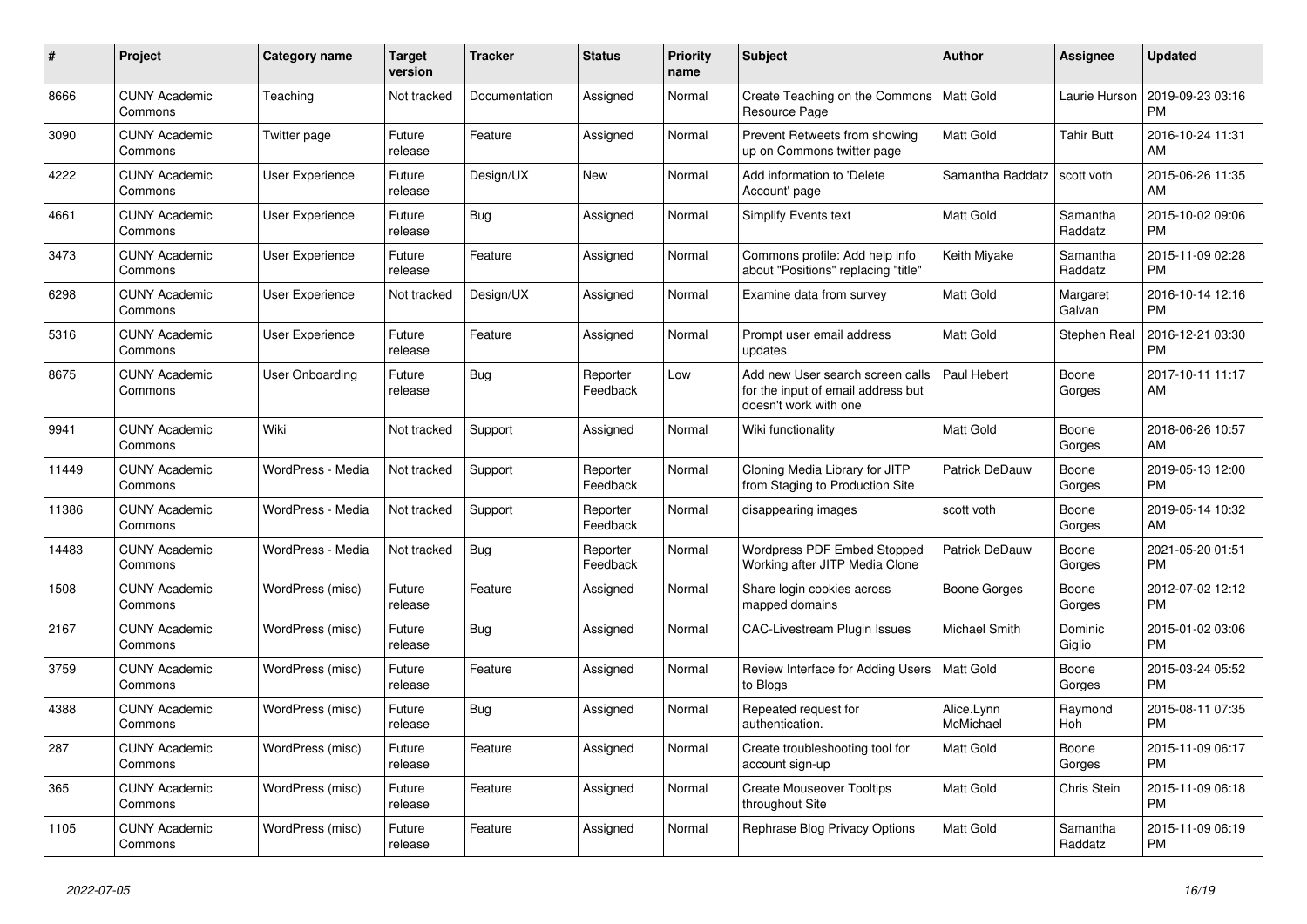| #     | Project                         | <b>Category name</b> | <b>Target</b><br>version | <b>Tracker</b> | <b>Status</b>        | <b>Priority</b><br>name | <b>Subject</b>                                                                                               | <b>Author</b>    | Assignee         | <b>Updated</b>                |
|-------|---------------------------------|----------------------|--------------------------|----------------|----------------------|-------------------------|--------------------------------------------------------------------------------------------------------------|------------------|------------------|-------------------------------|
| 2175  | <b>CUNY Academic</b><br>Commons | WordPress (misc)     | Not tracked              | Support        | Assigned             | Normal                  | Subscibe 2 vs. Jetpack<br>subscription options                                                               | local admin      | <b>Matt Gold</b> | 2016-01-26 04:58<br><b>PM</b> |
| 636   | <b>CUNY Academic</b><br>Commons | WordPress (misc)     | Not tracked              | Support        | Assigned             | Normal                  | Create Lynda.com-like Table of<br><b>Contents for Prospective Tutorial</b><br>Screencasts                    | <b>Matt Gold</b> | scott voth       | 2016-02-23 03:12<br><b>PM</b> |
| 3657  | <b>CUNY Academic</b><br>Commons | WordPress (misc)     | Not tracked              | Feature        | <b>New</b>           | Normal                  | Create alert for GC email<br>addresses                                                                       | <b>Matt Gold</b> | Matt Gold        | 2016-04-14 11:29<br><b>PM</b> |
| 6332  | <b>CUNY Academic</b><br>Commons | WordPress (misc)     | Future<br>release        | Feature        | <b>New</b>           | Normal                  | Allow uploaded files to be marked<br>as private in an ad hoc way                                             | Boone Gorges     |                  | 2016-10-17 11:41<br><b>PM</b> |
| 6755  | <b>CUNY Academic</b><br>Commons | WordPress (misc)     | Future<br>release        | Bug            | <b>New</b>           | Normal                  | Cannot Deactivate Plugin                                                                                     | Laura Kane       |                  | 2016-11-16 01:12<br><b>PM</b> |
| 9346  | <b>CUNY Academic</b><br>Commons | WordPress (misc)     | Not tracked              | Bug            | <b>New</b>           | Normal                  | Clone cetls.bmcc.cuny.edu for<br>development                                                                 | Owen Roberts     | Raymond<br>Hoh   | 2018-03-06 05:35<br><b>PM</b> |
| 10040 | <b>CUNY Academic</b><br>Commons | WordPress (misc)     | Not tracked              | Bug            | Reporter<br>Feedback | Normal                  | User doesn't see full list of themes                                                                         | <b>Matt Gold</b> | Boone<br>Gorges  | 2018-07-25 10:12<br>AM        |
| 11024 | <b>CUNY Academic</b><br>Commons | WordPress (misc)     | Future<br>release        | Bug            | New                  | Normal                  | Subsites should not show "you<br>should update your .htaccess<br>now" notice after permalink setting<br>save | Boone Gorges     |                  | 2019-01-28 01:35<br><b>PM</b> |
| 11624 | <b>CUNY Academic</b><br>Commons | WordPress (misc)     | Not tracked              | Support        | <b>New</b>           | Normal                  | Change pages into posts or swap<br>database for a Commons site?                                              | Stephen Klein    | Raymond<br>Hoh   | 2019-07-09 11:04<br>AM        |
| 14074 | <b>CUNY Academic</b><br>Commons | WordPress (misc)     | Not tracked              | Support        | Reporter<br>Feedback | Normal                  | page password protection problem                                                                             | Marilyn Weber    |                  | 2021-03-02 11:03<br>AM        |
| 14113 | <b>CUNY Academic</b><br>Commons | WordPress (misc)     | Future<br>release        | Bug            | Hold                 | Normal                  | Block Editor Not Working on this<br>page - Json error                                                        | scott voth       | Boone<br>Gorges  | 2021-03-05 11:01<br>AM        |
| 13835 | <b>CUNY Academic</b><br>Commons | WordPress (misc)     | Future<br>release        | Feature        | <b>New</b>           | Normal                  | Allow OneSearch widget to have<br>'CUNY' as campus                                                           | Boone Gorges     | Boone<br>Gorges  | 2021-11-19 12:39<br><b>PM</b> |
| 14983 | <b>CUNY Academic</b><br>Commons | WordPress (misc)     | Not tracked              | Support        | Reporter<br>Feedback | Normal                  | 'Read More" tag not working                                                                                  | Rebecca Krisel   | Raymond<br>Hoh   | 2021-11-23 01:17<br><b>PM</b> |
| 15767 | <b>CUNY Academic</b><br>Commons | WordPress (misc)     |                          | Support        | <b>New</b>           | Normal                  | Site loading slowly                                                                                          | scott voth       | Boone<br>Gorges  | 2022-04-04 08:56<br><b>PM</b> |
| 10380 | <b>CUNY Academic</b><br>Commons | WordPress (misc)     | Future<br>release        | Feature        | In Progress          | Normal                  | Remove blacklisted plugins                                                                                   | Boone Gorges     |                  | 2022-04-26 12:00<br><b>PM</b> |
| 11843 | <b>CUNY Academic</b><br>Commons | WordPress (misc)     | Future<br>release        | Design/UX      | <b>New</b>           | Normal                  | Tweaking the Gutenberg Editor<br>Interface                                                                   | Laurie Hurson    |                  | 2022-04-26 12:00<br><b>PM</b> |
| 16245 | <b>CUNY Academic</b><br>Commons | WordPress (misc)     |                          | Bug            | Reporter<br>Feedback | Normal                  | Save Button missing on<br>WordPress Profile page                                                             | scott voth       | Raymond<br>Hoh   | 2022-06-16 03:09<br>PM        |
| 16255 | <b>CUNY Academic</b><br>Commons | WordPress (misc)     |                          | Bug            | <b>New</b>           | Normal                  | Need to define 'MULTISITE'<br>constant in wp-config.php                                                      | Raymond Hoh      |                  | 2022-06-19 09:31<br>AM        |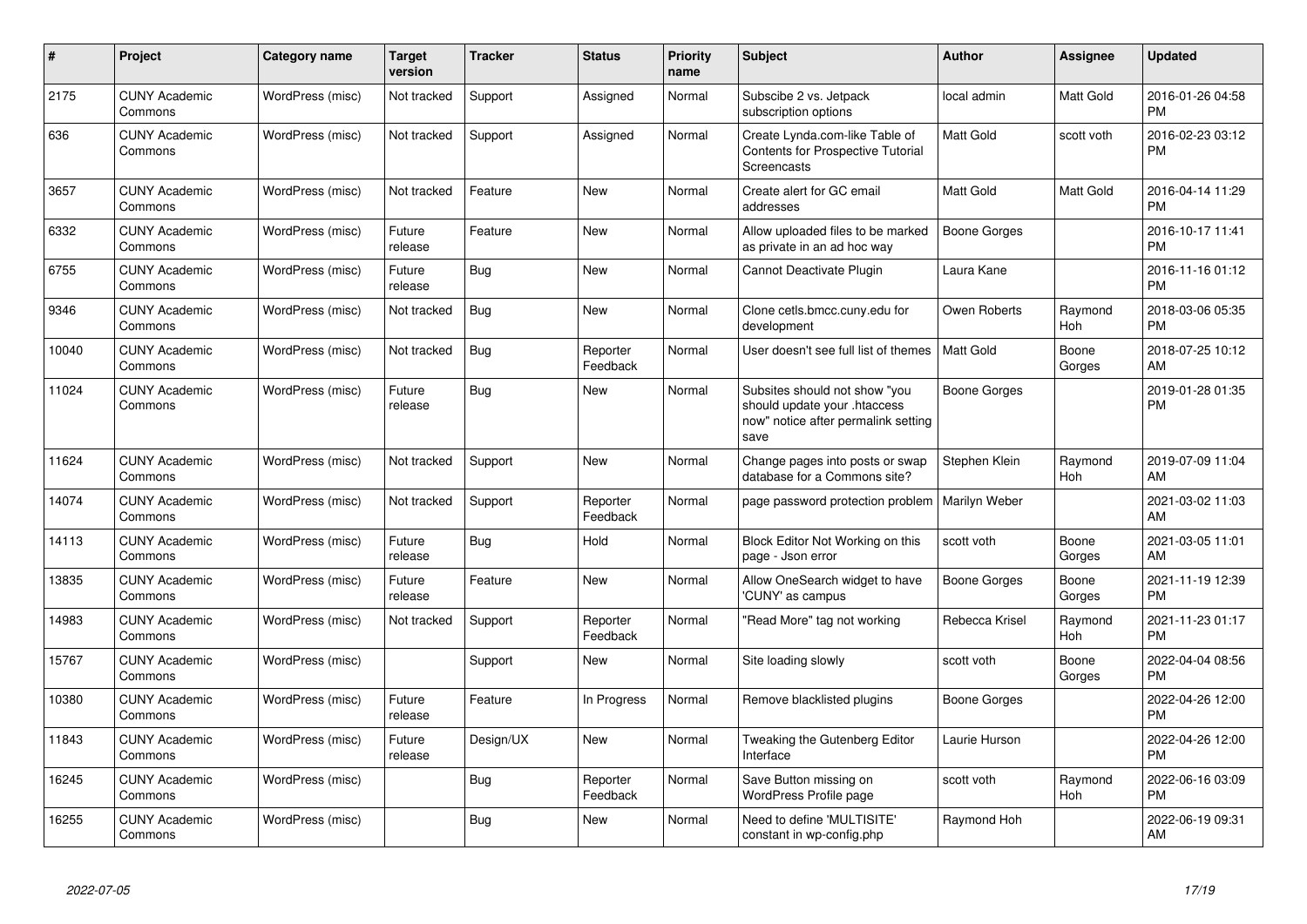| $\#$  | Project                         | <b>Category name</b>     | <b>Target</b><br>version | <b>Tracker</b> | <b>Status</b>        | Priority<br>name | <b>Subject</b>                                                | <b>Author</b>           | <b>Assignee</b>   | <b>Updated</b>                |
|-------|---------------------------------|--------------------------|--------------------------|----------------|----------------------|------------------|---------------------------------------------------------------|-------------------------|-------------------|-------------------------------|
| 2223  | <b>CUNY Academic</b><br>Commons | <b>WordPress Plugins</b> | Future<br>release        | Feature        | Assigned             | Low              | Add Participad to the CUNY<br><b>Academic Commons</b>         | <b>Matt Gold</b>        | Boone<br>Gorges   | 2014-09-17 10:03<br><b>PM</b> |
| 3691  | <b>CUNY Academic</b><br>Commons | <b>WordPress Plugins</b> | Future<br>release        | Bug            | <b>New</b>           | Normal           | <b>WPMU Domain Mapping</b><br>Debugging on cdev               | Raymond Hoh             | Matt Gold         | 2014-12-12 09:04<br>AM        |
| 658   | <b>CUNY Academic</b><br>Commons | <b>WordPress Plugins</b> | Future<br>release        | Feature        | Assigned             | Normal           | Rebulid Sitewide Tag Suggestion                               | <b>Matt Gold</b>        | Boone<br>Gorges   | 2015-01-05 08:47<br><b>PM</b> |
| 1562  | <b>CUNY Academic</b><br>Commons | <b>WordPress Plugins</b> | Future<br>release        | Feature        | Assigned             | Low              | Play with NYT Collaborative<br><b>Authoring Tool</b>          | <b>Matt Gold</b>        | Boone<br>Gorges   | 2015-01-05 08:47<br><b>PM</b> |
| 364   | <b>CUNY Academic</b><br>Commons | <b>WordPress Plugins</b> | Future<br>release        | Feature        | <b>New</b>           | Normal           | <b>Bulletin Board</b>                                         | Matt Gold               |                   | 2015-01-05 08:50<br><b>PM</b> |
| 3939  | <b>CUNY Academic</b><br>Commons | <b>WordPress Plugins</b> | Future<br>release        | <b>Bug</b>     | Hold                 | Normal           | Activity stream support for<br>Co-Authors Plus plugin         | Raymond Hoh             | Raymond<br>Hoh    | 2015-11-09 06:13<br><b>PM</b> |
| 497   | <b>CUNY Academic</b><br>Commons | <b>WordPress Plugins</b> | Future<br>release        | Feature        | Assigned             | Normal           | Drag and Drop Ordering on<br>Gallery Post Plugin              | <b>Matt Gold</b>        | Ron Rennick       | 2015-11-09 06:18<br><b>PM</b> |
| 5826  | <b>CUNY Academic</b><br>Commons | <b>WordPress Plugins</b> | Future<br>release        | Support        | Reporter<br>Feedback | Normal           | <b>Remove Subscription Options</b><br>plugin from directory   | Sarah Morgano           | Sarah<br>Morgano  | 2016-10-21 04:14<br><b>PM</b> |
| 6356  | <b>CUNY Academic</b><br>Commons | <b>WordPress Plugins</b> | Future<br>release        | Bug            | Reporter<br>Feedback | Low              | Should Subscribe2 be<br>deprecated?                           | Luke Waltzer            |                   | 2017-03-20 12:20<br><b>PM</b> |
| 8078  | <b>CUNY Academic</b><br>Commons | <b>WordPress Plugins</b> | Future<br>release        | System Upgrade | Assigned             | Normal           | <b>CommentPress Updates</b>                                   | Margaret Galvan         | Christian<br>Wach | 2017-05-08 03:49<br><b>PM</b> |
| 8498  | <b>CUNY Academic</b><br>Commons | <b>WordPress Plugins</b> | Future<br>release        | Feature        | <b>New</b>           | Low              | <b>Gravity Forms Email Users</b>                              | Raffi<br>Khatchadourian | Matt Gold         | 2017-10-13 12:58<br><b>PM</b> |
| 9211  | <b>CUNY Academic</b><br>Commons | <b>WordPress Plugins</b> | Future<br>release        | Support        | Reporter<br>Feedback | Normal           | Auto-Role Setting in Forum Plugin<br>Causing Some Confusion   | Luke Waltzer            | Boone<br>Gorges   | 2018-03-13 11:44<br>AM        |
| 9515  | <b>CUNY Academic</b><br>Commons | <b>WordPress Plugins</b> | Not tracked              | Bug            | Reporter<br>Feedback | Normal           | Text to Speech plugin - "More<br>Slowly" checkbox not working | scott voth              | Boone<br>Gorges   | 2018-06-13 02:26<br><b>PM</b> |
| 9947  | <b>CUNY Academic</b><br>Commons | <b>WordPress Plugins</b> | Future<br>release        | Feature        | Reporter<br>Feedback | Normal           | Install H5P quiz plugin                                       | Matt Gold               | Boone<br>Gorges   | 2018-09-11 11:01<br>AM        |
| 9289  | <b>CUNY Academic</b><br>Commons | <b>WordPress Plugins</b> | Future<br>release        | Bug            | Reporter<br>Feedback | Normal           | Email Users Plugin                                            | Laurie Hurson           | Boone<br>Gorges   | 2018-10-24 12:34<br><b>PM</b> |
| 9926  | <b>CUNY Academic</b><br>Commons | <b>WordPress Plugins</b> | Future<br>release        | Bug            | New                  | Normal           | twitter-mentions-as-comments<br>cron jobs can run long        | <b>Boone Gorges</b>     | Boone<br>Gorges   | 2018-10-24 12:34<br><b>PM</b> |
| 11120 | <b>CUNY Academic</b><br>Commons | <b>WordPress Plugins</b> | Not tracked              | Bug            | Reporter<br>Feedback | Normal           | Events Manager Events Not<br>Showing Up                       | Mark Webb               |                   | 2019-02-27 04:10<br><b>PM</b> |
| 11415 | <b>CUNY Academic</b><br>Commons | <b>WordPress Plugins</b> | Not tracked              | Bug            | Reporter<br>Feedback | Normal           | Blog Subscriptions in Jetpack                                 | Laurie Hurson           |                   | 2019-05-14 10:34<br>AM        |
| 11545 | CUNY Academic<br>Commons        | <b>WordPress Plugins</b> | Not tracked              | Support        | <b>New</b>           | Normal           | Twitter searches in WordPress                                 | Gina Cherry             | Matt Gold         | 2019-09-23 01:03<br>PM        |